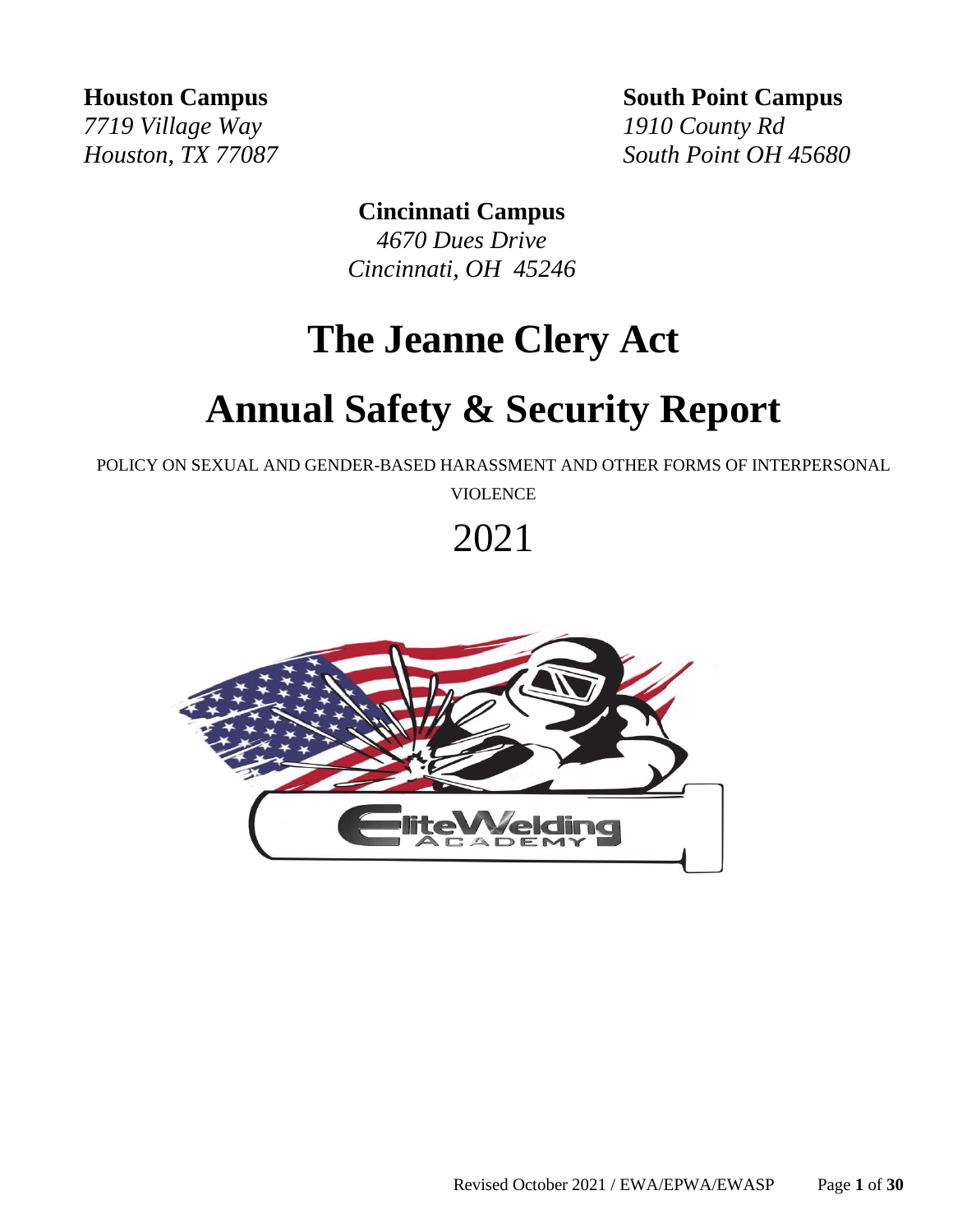# **Contents**

## **CONTACT US**

| <b>EWA</b>              | <b>EPWA</b>                 | <b>EWASP</b>                       |
|-------------------------|-----------------------------|------------------------------------|
| Elite Welding Academy   | Elite Pipe Welding Academy  | Elite Welding Academy, South Point |
| 9740 Near Drive         | 7119 Village Way            | 1019 County Rd 1                   |
| Cincinnati, OH 45246    | Houston, TX 77087           | South Point, OH 45680              |
| 513.874.1410            | 713.640.1734                | 740.523.0021                       |
| Eliteweldingacademy.com | Elitepipeweldingacademy.com | Eliteweldingacademy.com            |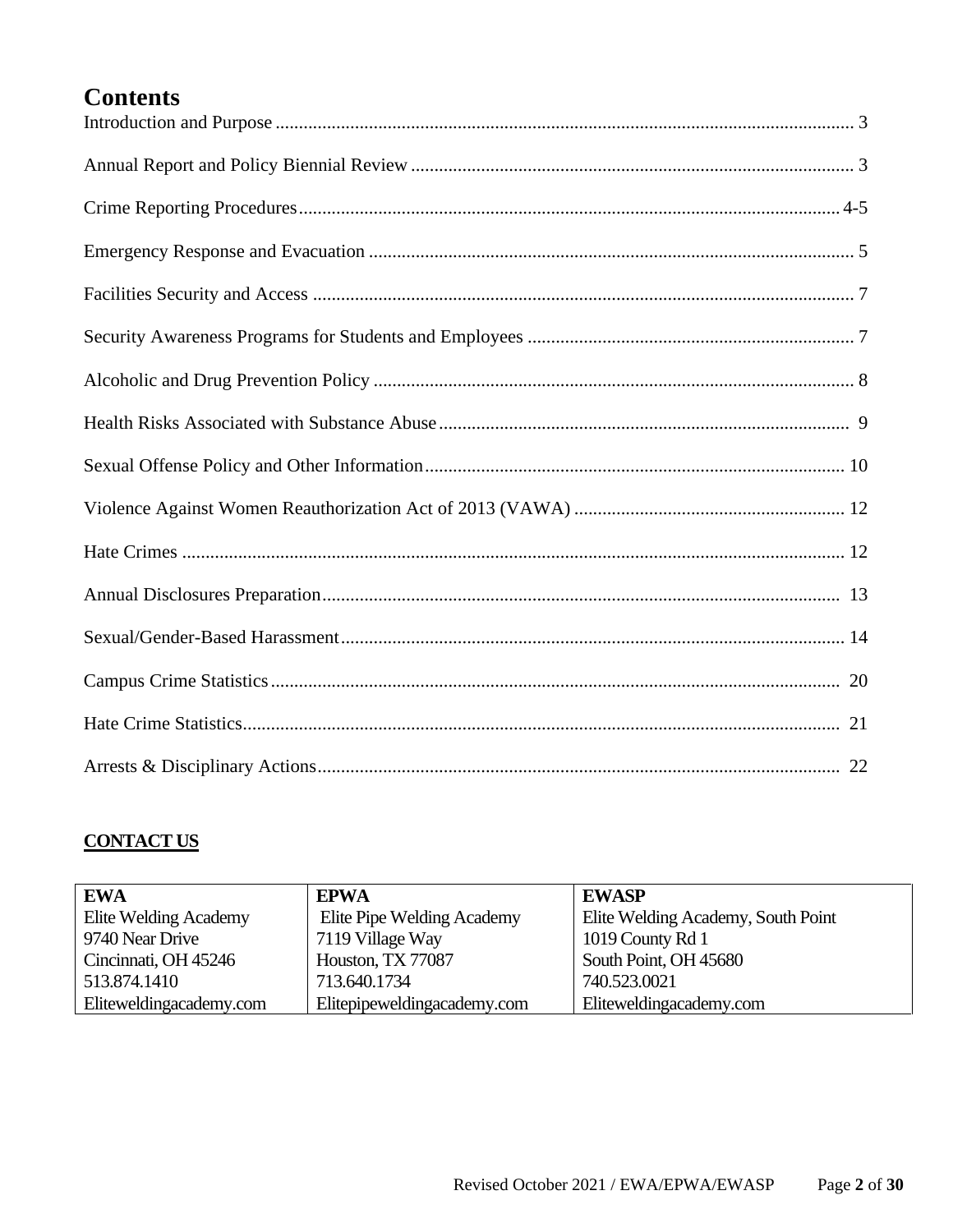#### **INTRODUCTION AND PURPOSE**

The safety of students, associates, and visitors is an important concern of EWA/EPWA/EWASP. We prepared this report to increase your awareness of several programs and provide information to protect your safety and well-being.

EWA/EPWA/EWASP prepares the Annual Security Report to comply with the *Jeanne Clery Disclosure of Campus Security Policy and Crime Statistics Act (Clery Act)*. Institutions participating in federal student financial aid must present to current and future students and employees certain crime statistics and policies in accordance with the *Clery Act*. The purpose of this report is to provide information relating to campus safety and security in an effort to aid future and current students and employees in making informed decisions regarding EWA/EPWA/EWASP.

The Annual Security Report is published every year by October 1<sup>st</sup> and contains one year of campus crime statistics and campus security policy statements in accordance with the *Clery Act*. EWA/EPWA/EWASP administrators prepare this report which includes reported campus crime, arrest, and referral statistics to local law enforcement agencies and designated campus officials.

EWA/EPWA/EWASP does not have on or off-campus neither housing nor does EWA/EPWA/EWASP have student organizations. Therefore, no crime statistics or policies pertaining to such are included in this report.

Dissemination of the report includes email notifications to students, faculty, and staff providing hard copies of the Annual Security Report. Potential students and employees are notified that they have access to the report on our Consumer Information in the administration office and a printed copy of the report is also available upon request.

#### **ANNUAL REPORT AND POLICY BIENNIAL REVIEW**

Every other year, in the month of January, EWA/EPWA/EWASP organizes a committee that evaluates the effectiveness of its Safety and Security and Drug and Alcohol policies. This committee consists of the Campus Director and Lead Instructor. Minutes are kept from this meeting and the Campus Director is responsible for implementing addendums to said policies. EWA/EPWA/EWASP maintains a Security Incident Report wherein all events related to safety and/or security are kept and documented. These Security Incident Reports, along with local Police reports, are evaluated by the Committee at the biennial meeting in order to evaluate the effectiveness of such policies.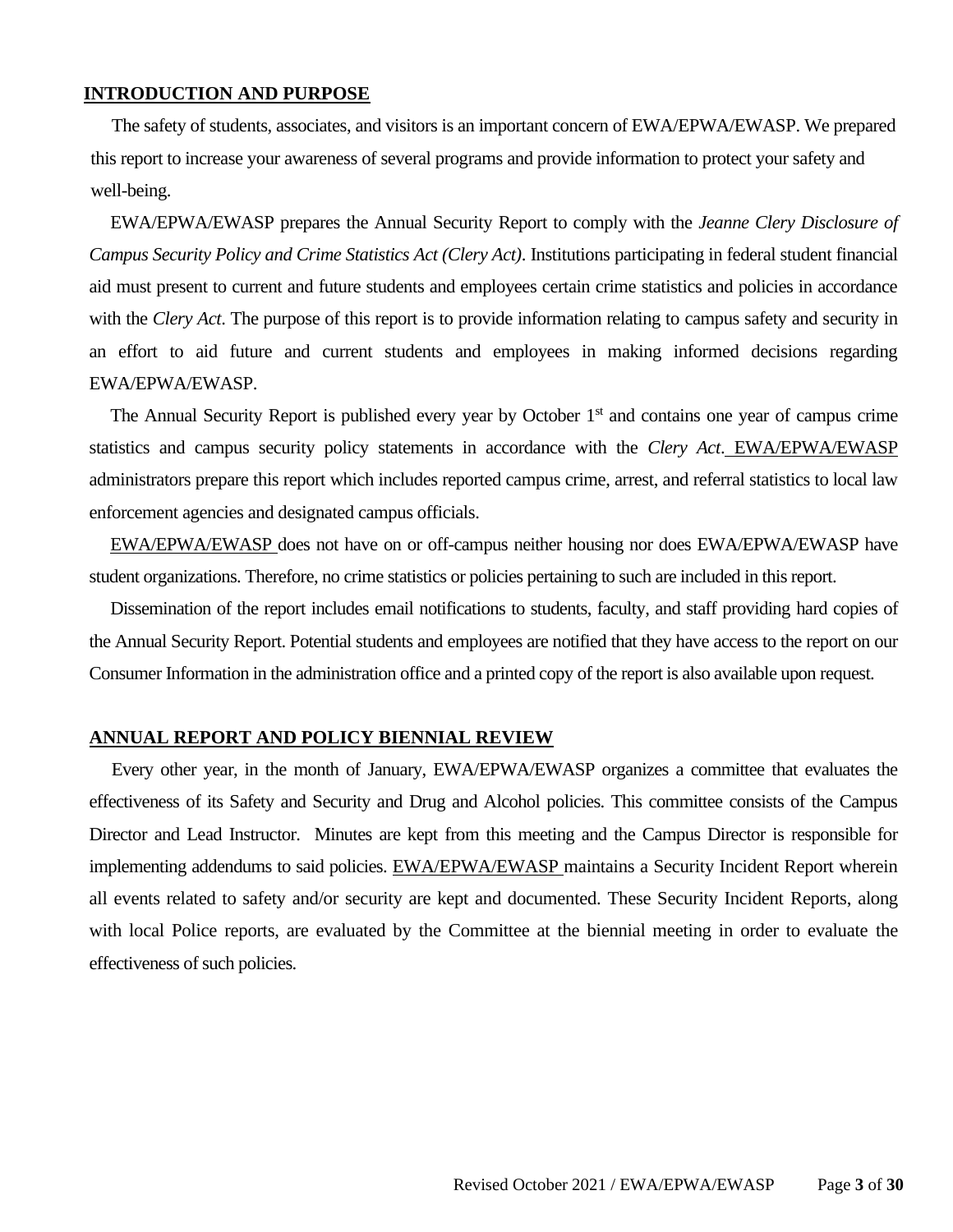## **CRIME REPORTING PROCEDURES**

#### **Reporting Crimes**

Students, faculty, and staff are strongly encouraged to report all crimes to local law enforcement, dial 9- 1-1 (emergencies only). Any suspicious activity or person seen in the parking lots or loitering around vehicles, inside the building should be reported to the local law enforcement agency.

| <b>Cincinnati</b>                         |                           |                         |
|-------------------------------------------|---------------------------|-------------------------|
| <b>Local Law Enforcement Agency</b>       | <b>Local Phone Number</b> | <b>Emergency Number</b> |
| <b>West Chester Township Police</b>       | (513)777.2231             | $9-1-1$                 |
| <b>South Point</b>                        |                           |                         |
| <b>Local Law Enforcement Agency</b>       | <b>Local Phone Number</b> | <b>Emergency Number</b> |
| <b>Lawrence County Sheriff Department</b> | 740.532.3525              | $9-1-1$                 |
| <b>Houston</b>                            |                           |                         |
| <b>Local Law Enforcement Agency</b>       | <b>Local Phone Number</b> | <b>Emergency Number</b> |
| Harris Police Department                  | (713) 884.3131            | $9 - 1 - 1$             |

In addition, students, faculty, and staff should report a crime to the following areas: **Report crimes to:**

| <b>Cincinnati</b>  | <b>Campus Director</b> | <b>Sr. Instructor</b> |
|--------------------|------------------------|-----------------------|
| Office             | 513.454.3215           | 513.454.3253          |
| Cell               | 513.313.8727           | 513.313.8727          |
| <b>South Point</b> | <b>Campus Director</b> | <b>Sr. Instructor</b> |
| Office             | 740.523.0021           | 740.523.0021          |
| Cell               | 513.265.6074           | 513.265.6074          |
| <b>Houston</b>     | <b>Campus Director</b> | <b>Sr. Instructor</b> |
| Office             | 713.640.1794           | 713.640.1794          |
| Cell               | 513.313.2930           | 513.299.7412          |

Timely reporting of criminal activity enables EWA/EPWA/EWASP to respond to crime promptly and potentially reduce the recurrence of that crime. Timely manner shall be defined to mean immediately or as immediately as possible under the circumstances.

EWA/EPWA/EWASP works cooperatively with local law enforcement agencies when necessary; however, there are no written memoranda of understanding agreements between EWA/EPWA/EWASP and local law enforcement agencies to investigate alleged crimes. EWA/EPWA/EWASP does, in a good faith effort, contact local law enforcement agencies to obtain data on *Clery Act* crimes that occurred on or near the campus. EWA/EPWA/EWASP does not have a police or security department and no EWA/EPWA/EWASP employee or staff member possesses arrest authority.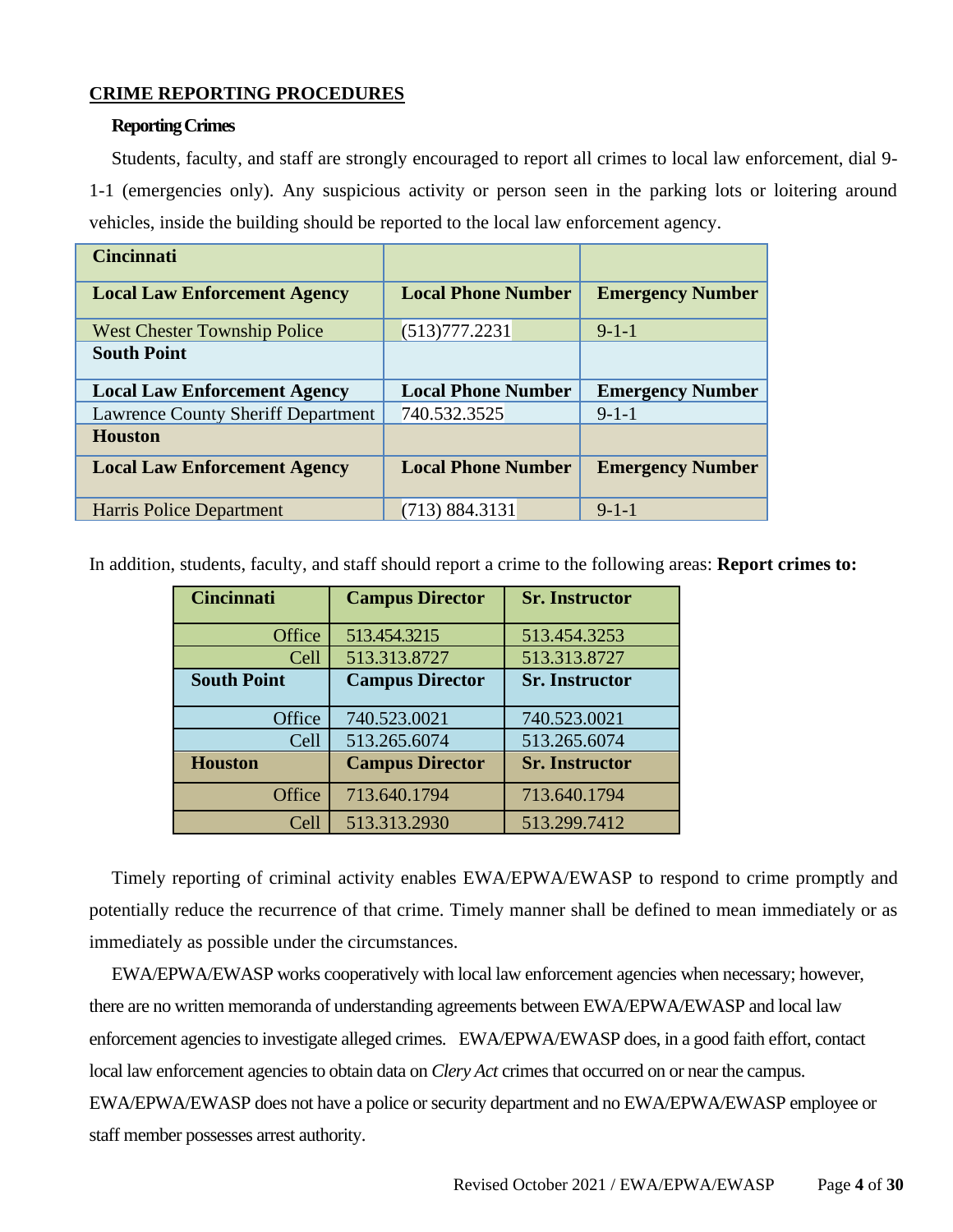#### **Confidential Crime Reporting**

Victims of crime may not want to pursue action with EWA/EPWA/EWASP or the criminal justice system and may still want to consider making a confidential report. With permission, the Campus Director or a designee of EWA/EPWA/EWASP can complete an incident report on the details of the incident without revealing the victim's identity. The purpose of confidential reporting is to comply with the wish to keep matters confidential while taking measures to keep the campus community safe. With such information, EWA/EPWA/EWASP can keep accurate records and become aware of any patterns of crime that may warrant action. Reports filed in this manner are counted and disclosed in the annual crimes statistics for EWA/EPWA/EWASP.

EWA/EPWA/EWASP does not employ or contract with any pastoral counselors who provide confidentiality services to students or employees. However, EWA/EPWA/EWASP provides assistance in obtaining an appropriate referral to a counseling or rehabilitation agency. In addition, EWA/EPWA/EWASP offers counseling services through the Employee Assistance Program for all employees.

#### **EMERGENCY RESPONSE AND EVACUATION**

#### **Responseand Evacuation Procedures**

Emergencies are unexpected events that must be dealt with urgently to protect the health and safety of others. Emergencies may be related to natural disasters such as earthquakes, criminal activity such as armed robberies, environmental disasters, or highly contagious health concerns.

EWA/EPWA/EWASP issues an Emergency and Safety Information Handbook that includes emergency response and evacuation procedures and outlines actions staff, faculty, and students must take to protect their mutual health and safety.

EWA/EPWA/EWASP will, without delay, and taking into account the safety of the community, determine the content of the notification and initiate it's Emergency Notification System (ENS), unless issuing a notification will, in the professional judgment of responsible authorities, compromise efforts to assist a victim or to contain, respond to or otherwise mitigate the emergency. The Campus Director and Lead Instructor have the authority and are responsible for the overall management and administration of the plan. The entire campus community will be notified when there is at least the potential that a very large segment of the community will be affected by a situation or when a situation threatens the operation of the campus as a whole.

The Campus Director or Lead Instructor will create the notification and EWA/EPWA/EWASP's Registrar, Lead Instructor, Campus Director, or Lead Instructor or designated appointee will be responsible to notify students/employees. If deemed necessary, the outside of the campus community will be notified of the emergency through local law enforcement and/or public health agency. In addition, EWA/EPWA/EWASP's administrative staff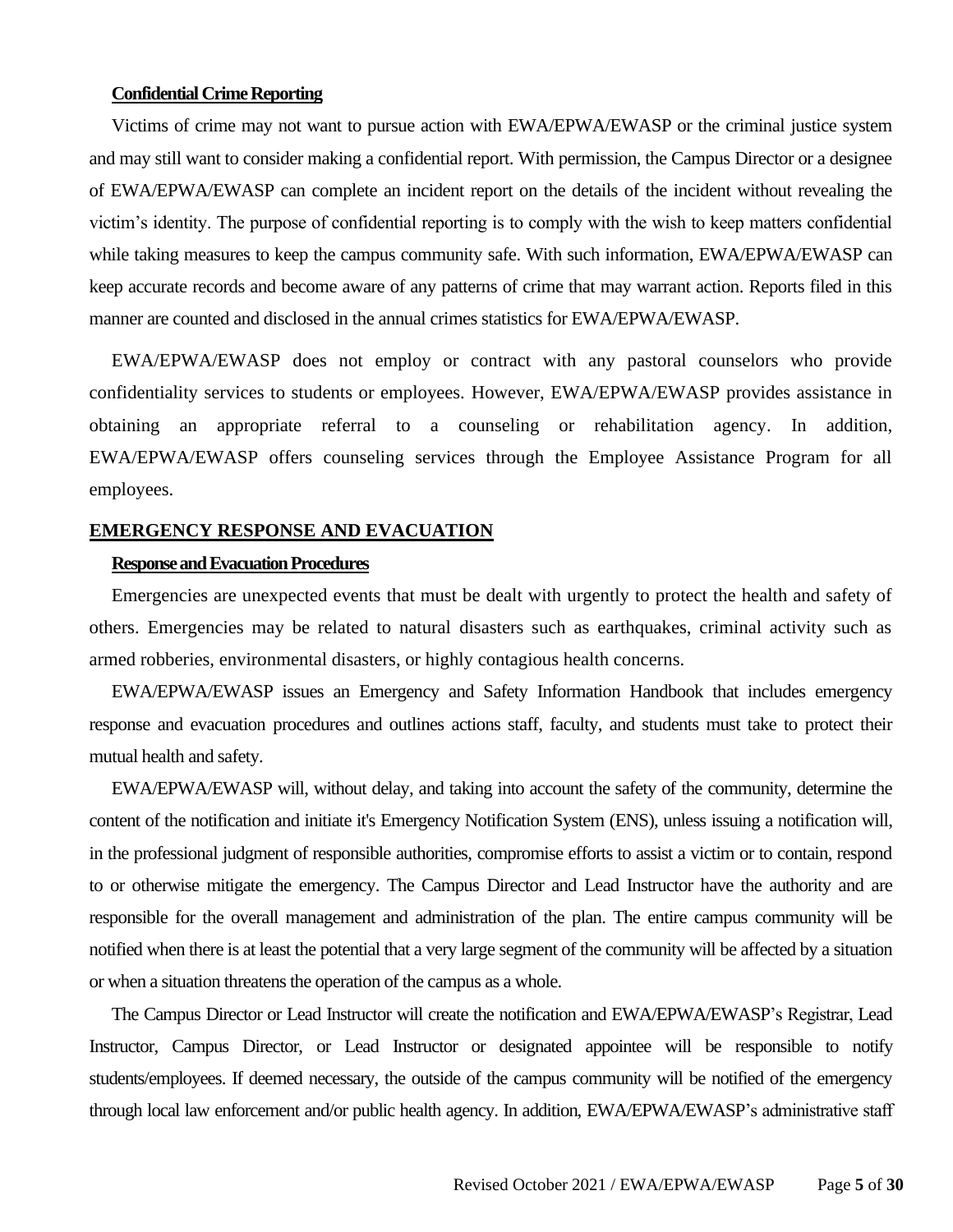will contact parents, guardians, spouses, and those listed as emergency contacts by the student via phone. Other staff and faculty members may be designated as back-ups and to assist with assigned tasks.

Emergencies are identified by campus staff, by other campus community members, emergency alert radio, and forms of public media and notification. Anyone wishing to report an emergency should contact the Campus Director or Lead Instructor or other available administrative staff as soon as safely possible using the most efficient means available.

Upon confirmation of a sign on-campus emergency or dangerous situation involving an immediate threat to the health or safety of students and employees, the Campus Director or Lead Instructor will issue an emergency notification and also notify the appropriate local emergency response teams, law enforcement, and individuals on campus who are in harm's way. Local authorities will determine when and if it is necessary to notify the surrounding community. The Campus Director or Lead Instructor will determine what information should be contained in the alert. Campus alerts may be issued consisting of four one-second bursts with one-second pause inbetween using a portable air horn, classroom announcement, local police, or any combination of methods determined to be necessary. Employees should regularly check their EWA/EPWA/EWASP e-mail account. The alerts will identify the appropriate action to take in an effort to have students and employees avoid the confirmed danger and minimize injuries. Depending on the situation, additional alerts will be disseminated as information becomes available.

Evacuations to safe locations will be implemented when necessary and proceed in an organized manner per policy and procedure. All students are required to comply with the plan and the directions given to them by campus safety staff, faculty, or public emergency response teams or law enforcement agencies during actual emergencies and drills for their safety. At no time during an actual campus emergency or drill shall students be permitted to leave the campus unless directed to do so.

The plan, including any updates, is reviewed with new students and employees during orientation. Evacuation routes are identified in each classroom and other areas the Campus Director deems necessary.

Emergency response and evacuation drills are conducted, at minimum, annually and all students, faculty, and staff participate and conduct themselves appropriately. Tests may be announced or unannounced at the discretion of the Campus Director. Tests are evaluated for needed improvement. At a later drill any needed improvements will be tested, and if successful, included in the campus procedures. If not successful, different approaches will be tried until acceptable results are achieved.

Students and employees are encouraged to be responsible for their security and the security of others. Employees and students are expected to follow safe practices while on campus property. Following safe practices will reduce the possibility of accidental emergencies, and increase the effectiveness of the campus response to unforeseen emergencies.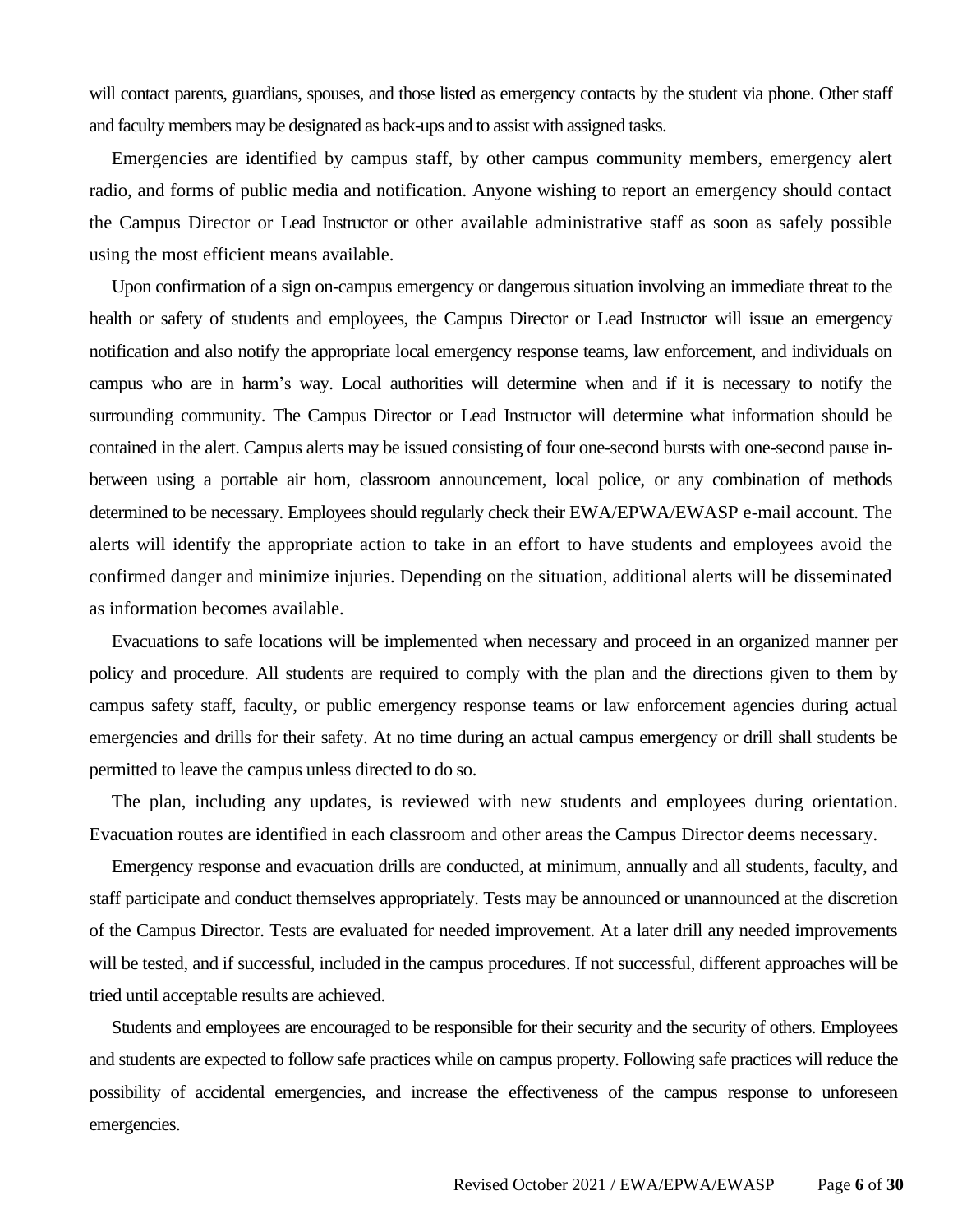The campus community is obligated to report all unsafe activities, potential and real emergencies, and/or criminal activities to the Campus Director or Lead Instructor as soon as possible.

Persons responsible for carrying out the emergency response and evacuation procedures include Campus Director, Lead Instructor, and Facilities Manager.

#### **Timely Warnings for an Emergency**

In the event of an ongoing or continuing threat to the campus community, a timely warning is issued verbally, notices are posted in common on-campus areas, campus alerts may be issued consisting of four one-second bursts with one-second pause in-between using a portable air horn, classroom announcement, local police, or any combination of methods determined to be necessary. Timely shall be defined to mean immediately or as immediately as possible under the circumstances. A timely warning intends to provide adequate information necessary to enable the campus community to protect themselves when a significant emergency or dangerous situation occurs. The content of the timely warning will not disclose information that may compromise law enforcement efforts. Anyone with information that warrants a timely warning should report it immediately to the Campus Director or Lead Instructor. The Campus Director or Lead Instructor is responsible for ensuring timely warnings are issued to the campus community.

#### **FACILITIES SECURITY AND ACCESS**

The campus facilities are open during day and evening business hours and are accessible to students, employees, contractors, guests, and invitees. The campus is secured during non-business hours by locking doors and setting alarms and is only accessible by issued key and alarm passcode. Maintenance personnel enters the facilities during the evening or early morning non-business hours by issued key and alarm passcode. EWA/EPWA/EWASP does not have on or off-campus residences or official off-campus student organizations. EWA/EPWA/EWASP does not have a security or police department. Facilities and landscaping are maintained in a manner that minimizes hazardous conditions. The Campus Director or Lead Instructor regularly reviews the campus and reports malfunctioning lights and other unsafe physical conditions to EWA/EPWA/EWASP's Facilities Department for correction.

#### **SECURITY AWARENESS PROGRAMS FOR STUDENTS AND EMPLOYEES**

Safety and security awareness programs are in place for students, employees, and community-wide. The common theme of awareness and crime prevention programs is to encourage students, employees, and communitywide to be aware of their responsibility for their security and the security of others. The safety rules, including crime prevention, are available in EWA/EPWA/EWASP's Student Handbook and reviewed with students during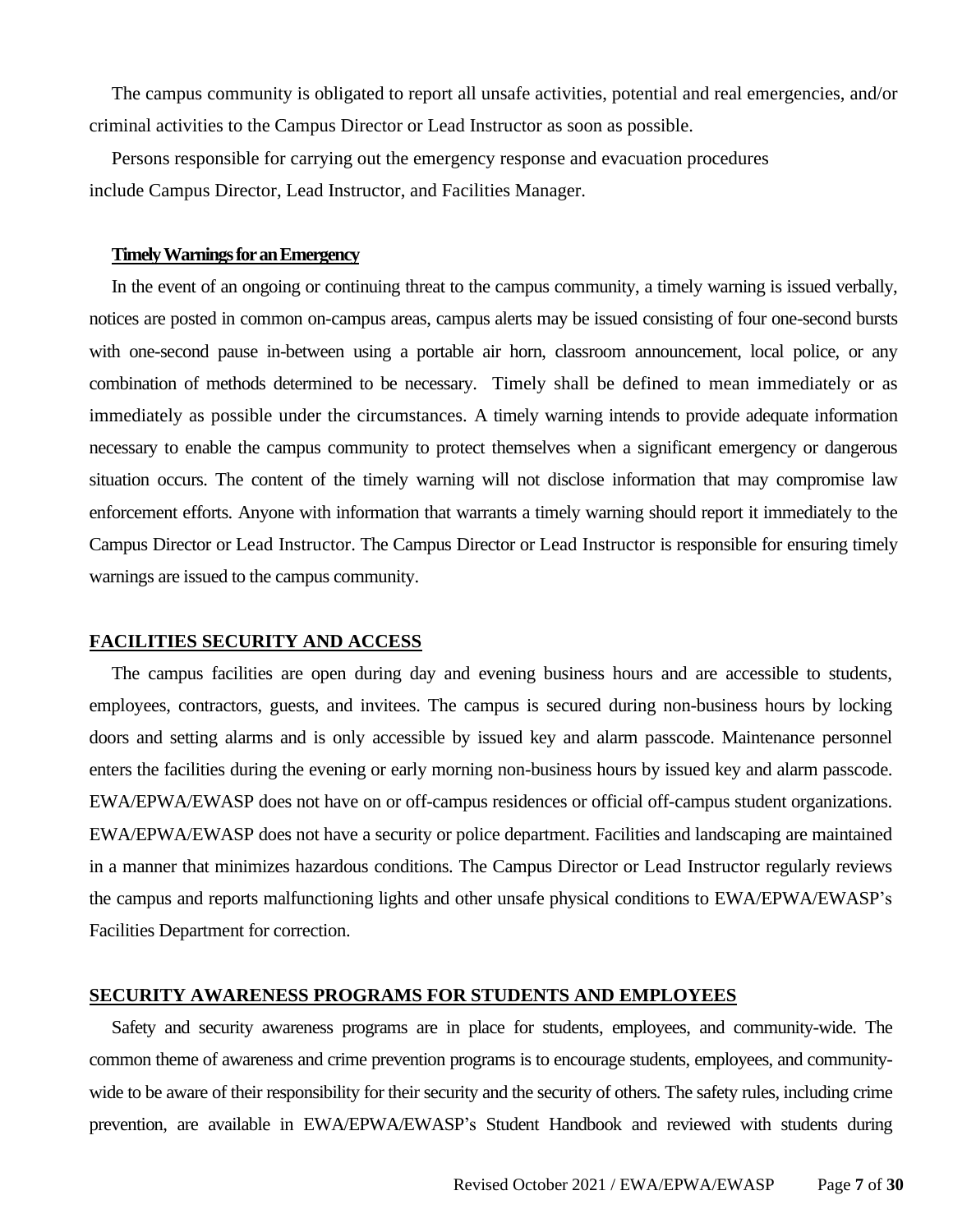orientation. Security, including crime prevention, is reviewed with employees at hire dates and during staff and faculty meetings.

Instructors are required at the start of each term to discuss emergency evacuation procedures and safety policies on the first day of class. Visual emergency exiting layouts are posted at the entrances of all campus rooms and Emergency Classroom Procedures shall be posted in each lab.

In the event of imminent danger or immediate emergency, information is released through four onesecond bursts with a one-second pause in-between using a portable air horn, or classroom announcements.

#### **ALCOHOLIC AND DRUG PREVENTION POLICY**

**EWA/EPWA/EWASP** is proud to be a drug-free workplace, comply with the Drug-Free Work Place Act, and the Drug-Free Schools and Campuses Act.

#### **Prevention and Treatment**

EWA/EPWA/EWASP has developed a program to prevent the illicit use of drugs and the abuse of alcohol by students and employees on campus or at off-campus student-related activities. The program provides services related to drug use and abuse including dissemination of informational materials, disciplinary actions, and a list of educational programs, counseling services, and treatment programs.

The Campus Director or Lead Instructor provides overall coordination of the Drug-Free School Program. Drug and Alcohol education materials are available to students and employees.

#### **Alcoholic Beverages**

The possession, sale, or furnishing of alcohol at EWA/EPWA/EWASP is governed by EWA/EPWA/EWASP's Drug and Alcohol Policy and state law. Laws regarding the possession, sale, consumption, or furnishing of alcohol are controlled by the state's Department of Transportation However, the enforcement of alcohol laws on campus is the primary responsibility of the Campus Director, Lead Instructor, and local law enforcement agencies. EWA/EPWA/EWASP has been designated "Drug-free" and in no circumstances is the consumption of alcohol permitted. The possession, sale, manufacture, or distribution of any controlled substance is illegal under both state and federal laws. Such laws are strictly enforced by the Campus Director, Lead Instructor, and local law enforcement agencies. Violators are subject to EWA/EPWA/EWASP's disciplinary action, criminal prosecution, fine, and imprisonment. It is unlawful to sell, furnish or provide alcohol to a person under the age of 21. The possession of alcohol by anyone under 21 years of age in a public place or a place open to the public is illegal. It is also a violation of EWA/EPWA/EWASP's Drug and Alcohol Policy for anyone to consume or possess alcohol in any public or private area of EWA/EPWA/EWASP. Students and employees violating alcohol/substance policies or laws will be subject to discipline by EWA/EPWA/EWASP. For more information, please refer to the most recent Drug and Alcohol policy.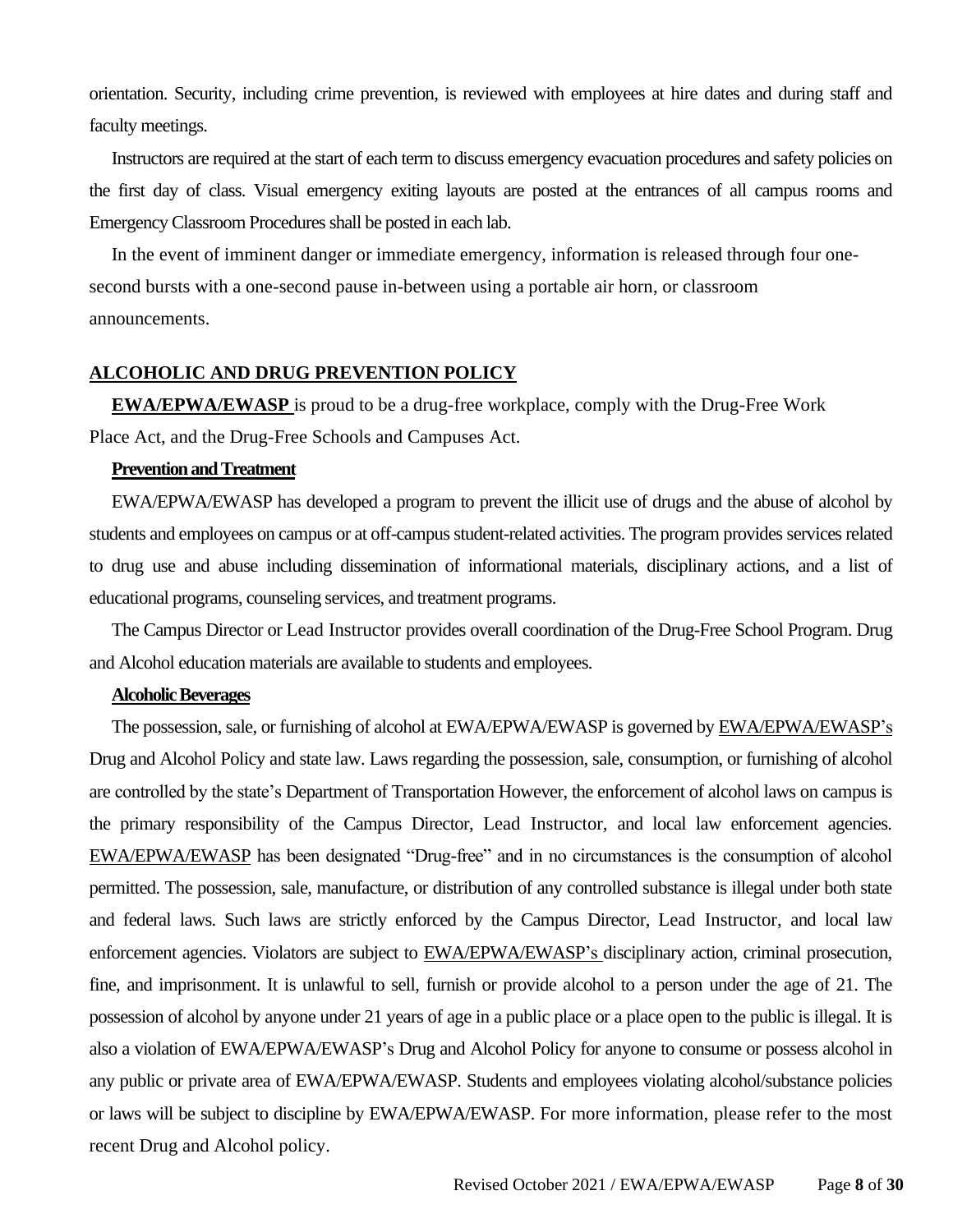#### **HEALTH RISKS ASSOCIATED WITH SUBSTANCE ABUSE**

Substance abuse can cause very serious health and behavioral problems, including short-and long-term effects upon both the body (physiological) and mind (psychological), as well as impairment of learning ability, memory, and performance. For additional information on health risks of substance abuse, see http://www.drugabuse.gov/related- topics/medical-consequences-drug-abuse. (See Appendix B)

#### **Illegal Drug Possession**

EWA/EPWA/EWASP has been designated "Drug-free". The possession, sale, manufacture, or distribution of any controlled substance is illegal under both state and federal laws. Such laws are strictly enforced by the Campus Director, Assistant Campus Director, and local law enforcement agencies. Violators are subject to EWA/EPWA/EWASP's disciplinary action, criminal prosecution, fines, and imprisonment. For more information, please refer to the most recent Drug and Alcohol policy.

Disciplinary Action for Weapons, Drug, and Alcohol Violation

EWA/EPWA/EWASP is committed to helping students meet their educational and career goals. Employees are held to a high standard and are required to conduct themselves professionally. When students or employees violate weapon, drug, or alcohol laws, disciplinary action will result as described on the following page. EWA/EPWA/EWASP provides assistance in obtaining an appropriate referral to a counseling or rehabilitation agency.

The results of any investigation are available upon request to victims or if necessary, the victims' next of kin as determined and required by Federal and State laws.

#### Legal Sanctions –Laws Governing Alcohol

The Clery Act requires EWA/EPWA/EWASP to inform students and employees of laws governing Alcohol. The State of Ohio has set 21 as the minimum age to purchase or possess any alcoholic beverage. Specific ordinances regarding violations of alcohol laws, including driving while intoxicated, are available from the State Department of Transportation (See Appendix A)

#### EWA/EPWA/EWASPSanctions

A violation of any law regarding the unlawful possession, use, or distribution of illicit drugs and alcohol by students or employees is also a violation of EWA/EPWA/EWASP's Drug and Alcohol policy and will be treated as a separate disciplinary matter by EWA/EPWA/EWASP. For more information, please refer to the most recent Drug and Alcohol policy.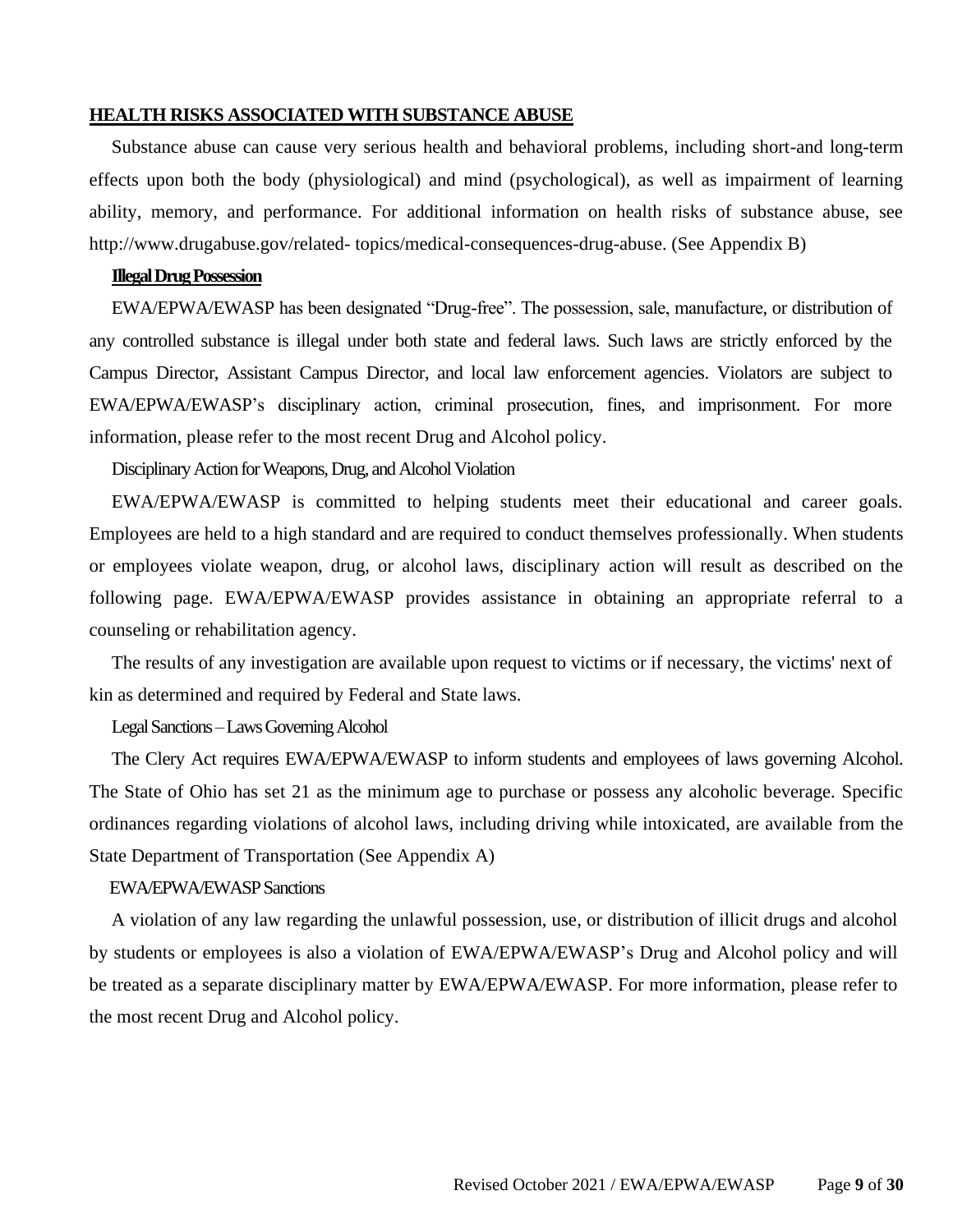## **SEXUAL OFFENSE POLICY AND OTHER INFORMATION**

EWA/EPWA/EWASP is required by the Clery Act to include in its Annual Security Report information about Sex offense policy and procedures, prevention, and how to access information on registered sex offenders in the campus community. The website to visit regarding sex offenses can be located on:

[http://www.drc.ohio.gov/OffenderSearch/search.aspx.](http://www.drc.ohio.gov/OffenderSearch/search.aspx)

## **Sexual Offense Policy**

Sexual assault is not tolerated by EWA/EPWA/EWASP. EWA/EPWA/EWASP will promptly investigate all allegations of sexual assault and take appropriate action where required. For instance, EWA/EPWA/EWASP will change a student's academic schedule to protect the victim of a sexual offense.

#### **What to do if you are Sexually Assaulted**

If you are a victim of a sexual assault, your priority should be to get to a place of safety. You should then obtain necessary medical treatment. EWA/EPWA/EWASP strongly advocates that a victim of sexual assault report the incident promptly. Time is a critical factor for evidence collection and preservation. Victims of an assault should be reported directly to the local law enforcement agency but reporting is at the victim's discretion. In addition, the Campus Director or Lead Instructor will assist the student in notifying these authorities at the student's request.

| <b>Cincinnati</b>                         |                           |                         |
|-------------------------------------------|---------------------------|-------------------------|
| <b>Local Law Enforcement Agency</b>       | <b>Local Phone Number</b> | <b>Emergency Number</b> |
| <b>West Chester Township Police</b>       | (513)777.2231             | $9-1-1$                 |
| <b>South Point</b>                        |                           |                         |
|                                           |                           |                         |
| <b>Local Law Enforcement Agency</b>       | <b>Local Phone Number</b> | <b>Emergency Number</b> |
| <b>Lawrence County Sheriff Department</b> | 740.532.3525              | $9 - 1 - 1$             |
| <b>Houston</b>                            |                           |                         |
| <b>Local Law Enforcement Agency</b>       | <b>Local Phone Number</b> | <b>Emergency Number</b> |

Numbers to local law enforcement agencies are as follows:

Filing a police report with the local law enforcement agency will not obligate the victim to prosecute. Filing a police report will:

- $\Box$  Ensure that a victim of sexual assault receives the necessary medical treatment and tests at no expense to the victim;
- $\Box$  Provide the opportunity for collection of evidence helpful in a prosecution that cannot be obtained later (ideally a victim of sexual assault should not wash, douche, use the toilet, or change clothing before a medical/legal exam); and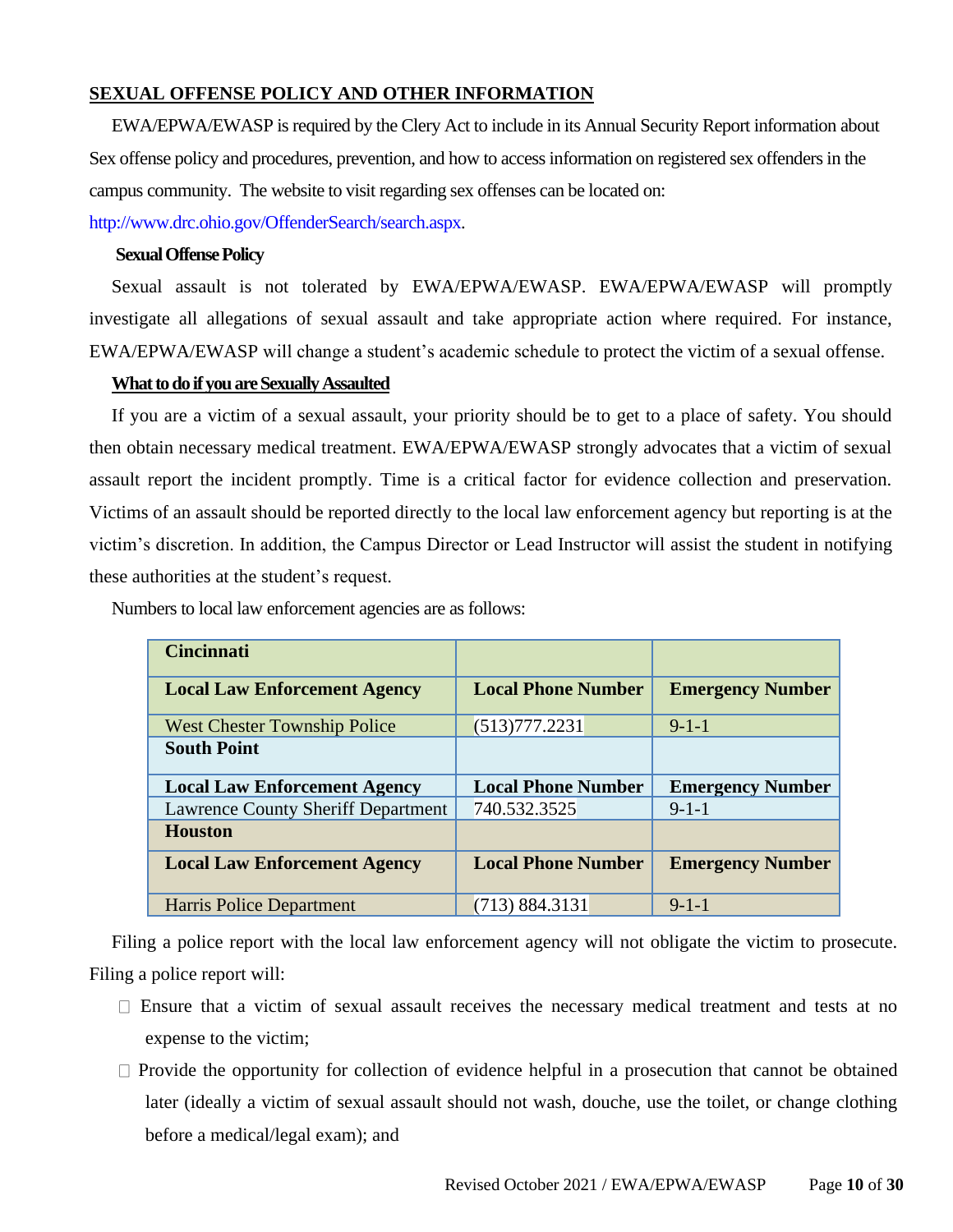$\Box$  Assure the victim has access to free confidential counseling from counselors specifically trained in the area of sexual assault crisis intervention.

#### **Sexual Assault Counseling Services**

EWA/EPWA/EWASP does not provide on-campus or off-campus counseling services. However, EWA/EPWA/EWASP can and will refer the victim to a non-related, outside counseling service such as a local rape counseling center. In addition, EWA/EPWA/EWASP offers the Employee Assistance Program for all employees.

#### **Sexual Assault Disciplinary Action**

The victim of a sexual assault may choose for the investigation to be pursued through the criminal justice system. EWA/EPWA/EWASP will assist the victim in reporting to the criminal justice system. To initiate disciplinary action against a student or employee for sexual assault, a report must be made to the Campus Director.

The following disciplinary procedures will be conducted in cases of an alleged sex offense:

 $\Box$  EWA/EPWA/EWASP will work with the criminal justice system in obtaining information from the accuser and accused, and any witnesses.

 $\Box$  EWA/EPWA/EWASP will respect the findings of the investigation through the criminal justice system.

 $\Box$  Both the accuser and the accused will be informed in writing of EWA/EPWA/EWASP's final determination concerning the alleged sex offense and any sanction that is imposed against the accused.

#### **Sanctions**

A student or employee found guilty of a sexual assault will be dismissed or terminated.

#### **Disclosures to Alleged Victims of Crimes of Violence or Non-forcible Sex Offenses**

EWA/EPWA/EWASP will, upon written request, disclose to the victim of a crime of violence, or a nonforcible sex offense, the results of any disciplinary hearing conducted by the criminal justice system against the student who is the alleged perpetrator of the crime or offense. If the alleged victim is deceased as a result of the crime or offense, the results of the disciplinary action may be provided to the victim's next of kin, if requested.

#### **Prevention Programs**

Educational information regarding sexual assaults, date rape, acquaintance rape, and other forcible and nonforcible sex offenses are addressed to all students at orientation. EWA/EPWA/EWASP also has information concerning these topics available in the Student Services department.

#### **Availability of Sex Offender Registry**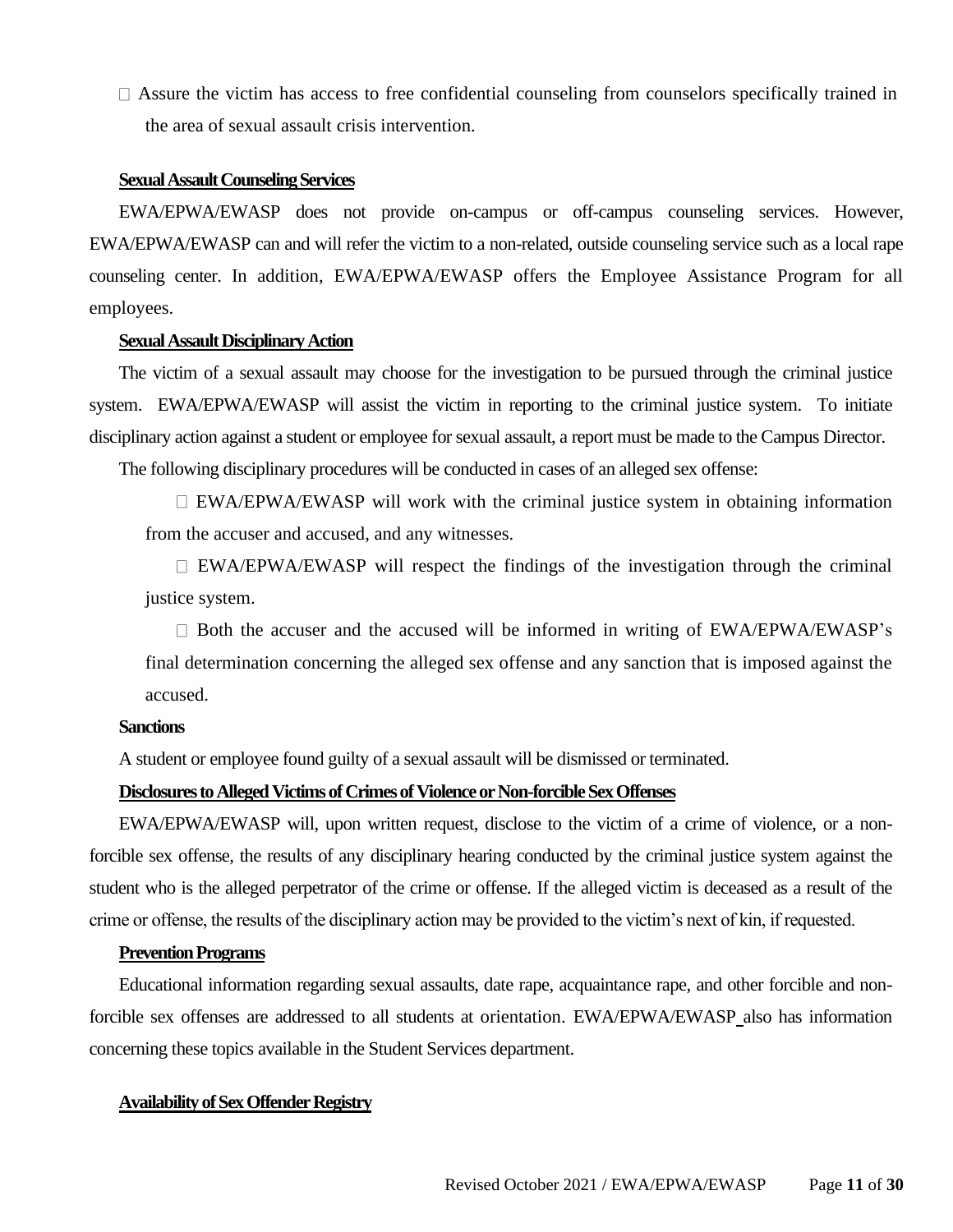In accordance with the "Campus Sex Crimes Prevention Act" of 2000, which amends the Jacob Wetterling Crimes Against Children and Sexually Violent Offender Registration Act, the Jeanne *Clery Act,* and the Family Educational Rights and Privacy Act of 1974, EWA/EPWA/EWASP is providing a link to the State of Ohio Department of Justice's register sex offender's website. This act requires institutions of higher education to issue a statement advising the campus community where law enforcement information provided by the State concerning registered sex offenders may be obtained. It also requires sex offenders already required to register in a State to provide notice of each institution of higher education in that State at which the person is employed, carries a vocation, or is a student. In Ohio, convicted sex offenders must register with local law enforcement under Megan's Law

The registry is available via the Internet and is available at the following web address: http://www.meganslaw.gov/

#### **VIOLENCE AGAINST WOMEN REAUTHORIZATION ACT OF 2013 (VAWA)**

The Violence Against Women Reauthorization Act of 2013 (VAWA) amended the Clery Act and will require EWA/EPWA/EWASP to compile statistics for additional crimes that are reported to EWA/EPWA/EWASP or local police agencies. These additional crimes include sexual assault, domestic violence, dating violence, and stalking. EWA/EPWA/EWASP will begin to compile statistics on VAWA crimes in 2013 and as additional guidance is provided to EWA/EPWA/EWASP, future Annual Security Reports may have more details on this new law.

#### **HATE CRIMES**

There were zero (0) reported incidents of hate crimes reported for 2012, 2013, 2014, or 2015.

Hate crime statistics are presented in narrative format when there are no hate crimes to report or if there are a limited number of hate crimes reported.

A *Clery Act* hate crime is committed when the victim was intentionally targeted because of bias. Bias for the purpose of *Clery Act* hate crime reporting is *a preformed negative opinion or attitude toward a group of persons based on their race, gender, religion, disability, sexual orientation, or ethnicity/national origin.*

Hate crime categories include murder/non-negligent manslaughter, sex offenses – forcible, sex offenses – non-forcible, incest, statutory rape, robbery, aggravated assault, burglary, motor vehicle theft, arson, simple assault, larceny-theft, intimidation, destruction/damage/vandalism of property.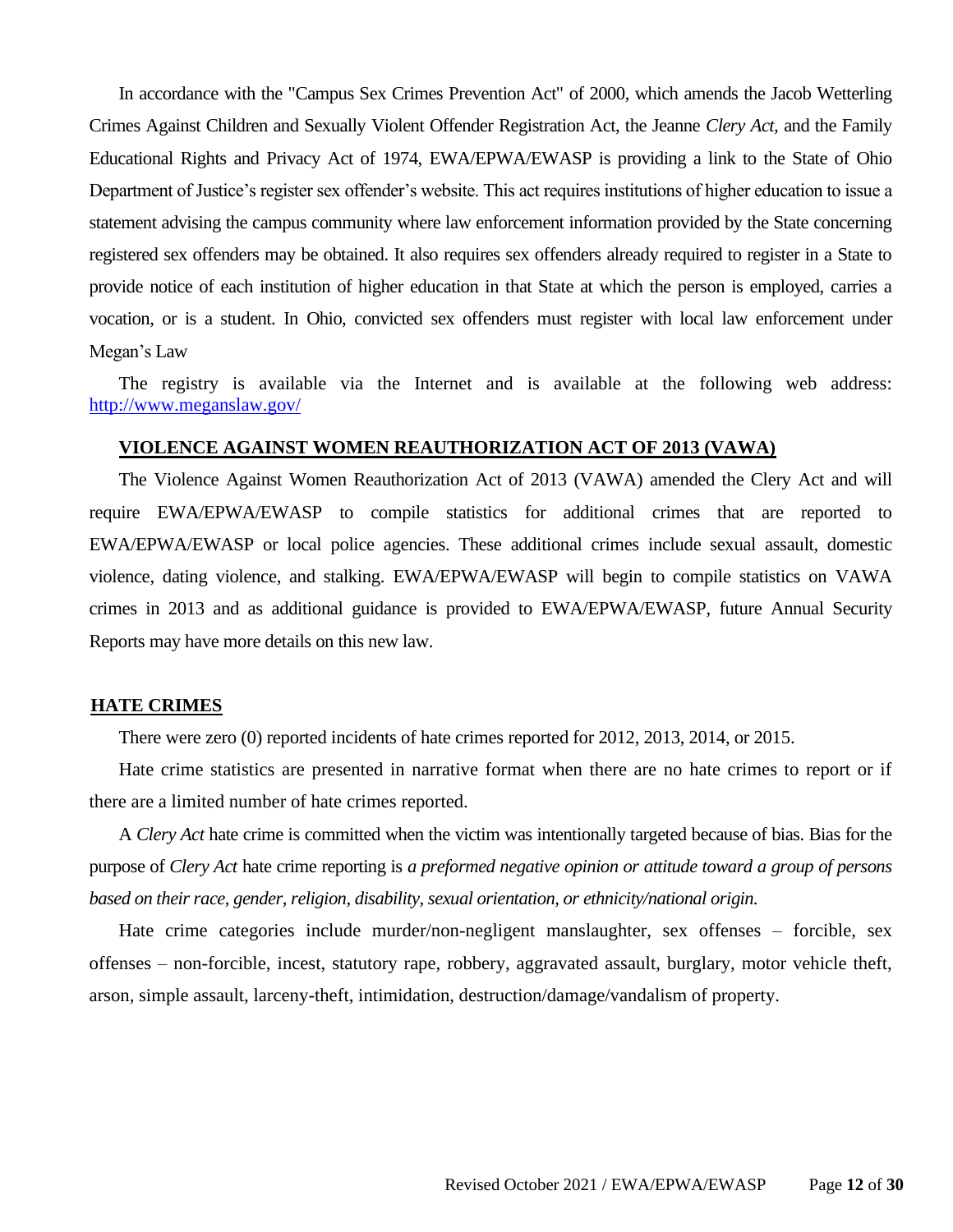**EWA/EPWA/EWASP** takes hate crimes and all criminal offenses seriously and encourages the campus community to report any crime to the Campus Director or Assistant Campus Director. Crimes also can be reported by calling 911.

### EWA/EPWA/EWASP on-campus geography (Appendix C) category encompasses the following:

Any building or property owned or controlled by EWA/EPWA/EWASP within the same reasonably contiguous geographic area and used by EWA/EPWA/EWASP in direct support of, or a manner related to, EWA/EPWA/EWASP's educational purposes; and

Any building or property that is within or reasonably contiguous to paragraph (1) of this definition, that is owned by EWA/EPWA/EWASP but controlled by United Group Services, is frequently used by students and supports EWA/EPWA/EWASP purposes.

## **ANNUAL DISCLOSURES PREPARATION**

EWA/EPWA/EWASP maintains a Security Incident Report wherein all events related to safety and/or security are kept and documented. After each year, EWA/EPWA/EWASP assembles this data, along with local Police reports, to produce the data found below.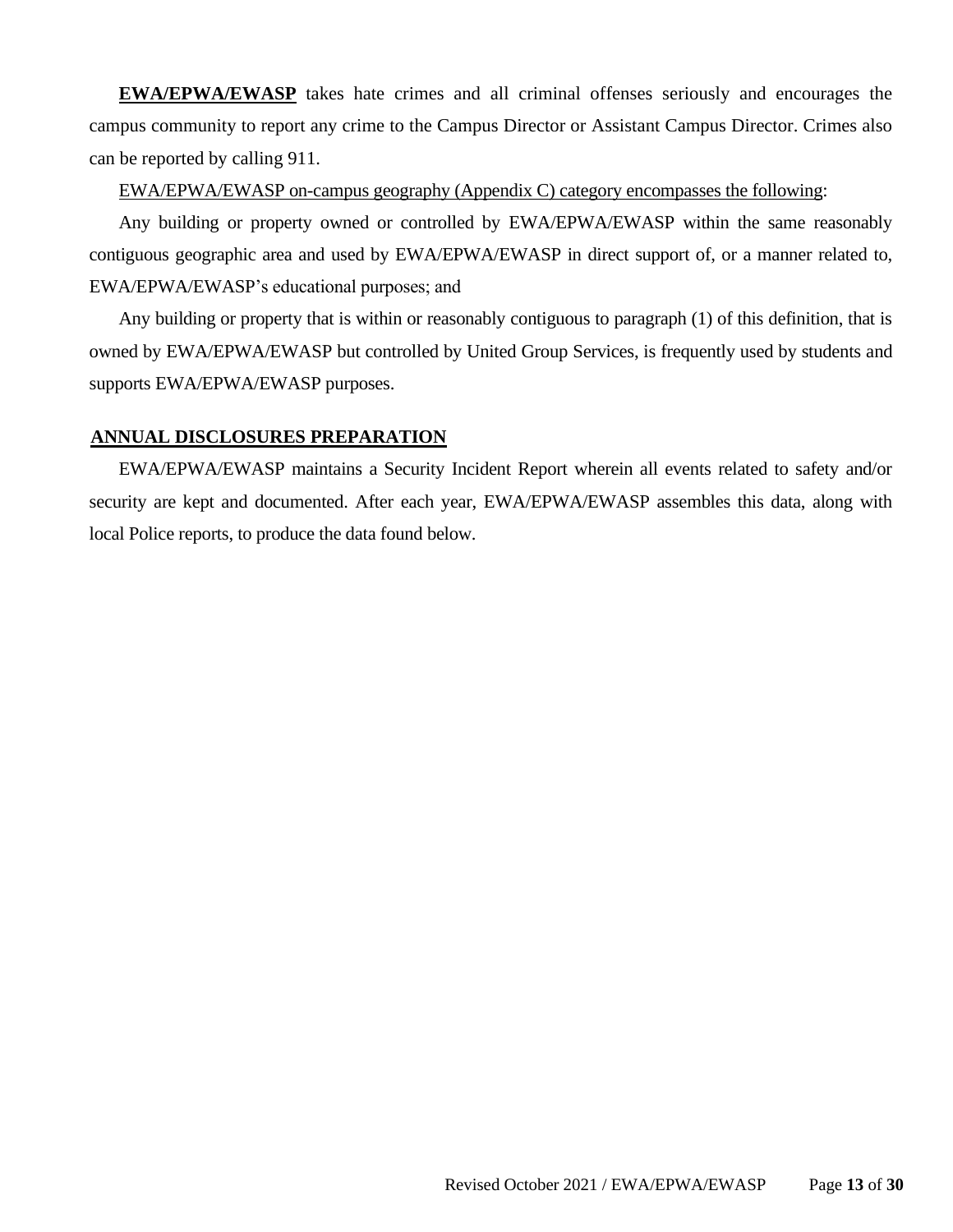## POLICY ON SEXUAL AND GENDER-BASED HARASSMENT AND OTHER FORMS OF INTERPERSONAL VIOLENCE

#### **STATEMENT OF POLICY**

EWA/EPWA/EWASP (EWA), Elite Pipe Welding Academy (EPWA), and EWA/EPWA/EWASP, South Point (EWASP) wherever located, is an institution built upon honor, integrity, TRUST, AND RESPECT. Consistent with these values, EWA/EPWA is committed to providing a safe and non-discriminatory learning, living, and working environment for all members of its community. EWA/EPWA does not discriminate based on sex or gender in any of its education or employment programs and activities. To that end, this policy prohibits specific forms of behavior that violate Title IX of the Education Amendments of 1972 ("Title IX); Title VII of the Civil rights Act of 1964 ("Title VII"). Such behavior also requires the school to fulfill certain obligations under the Violence Against Women Reauthorization Act of 2013 ("VAWA") and the Jeanne Clery Disclosure of Campus Security Policy and Campus Crime Statistics Act ("Clery Act").

EWA/EPWA is committed to providing a work and school environment free of unlawful harassment or discrimination. In furtherance of this commitment, all students and employees are required to take our mandatory Sexual Harassment and Prevention Training upon starting with the school and generally every year thereafter. School policy prohibits harassment or discrimination based on race, religion, creed, color, national origin, ancestry, sex (including pregnancy, childbirth, or related medical conditions), military or veteran status, physical or mental disability, medical condition, marital status, age, sexual orientation, gender, gender identity or expression, genetic information or any other basis protected by the federal, state or local law. Additionally, in accordance with Title IX of the Education Amendments of 1972, EWA/EPWA has jurisdiction over Title IX of the Education Amendments of 1972, the EWA/EPWA has jurisdiction over Title IX complaints.

EWA/EPWA's anti-harassment policy applies to all persons involved in the operation of EWA/EPWA and prohibits unlawful harassment by any employee of EWA/EPWA, as well as students, customers, vendors, or anyone who does business with EWA/EPWA. It further extends to prohibit unlawful harassment by or against students. Any employee, student, or contract worker who violates this policy will be subject to disciplinary action. To the extent a customer, vendor, or other people with whom EWA/EPWA does business engages in unlawful harassment or discrimination, EWA/EPWA will take appropriate corrective action.

As part of EWA/EPWA's commitment to providing a harassment-free working and learning environment, this policy shall be disseminated to EWA/EPWA community through publications, the EWA/EPWA website, new employee orientations, student orientations, and other appropriate channels of communication. EWA/EPWA provides training to key staff members to enable EWA/EPWA to handle any allegations of sexual harassment or sexual violence promptly and effectively. EWA/EPWA will respond quickly to all reports and will take appropriate action to prevent, correct, and if necessary, to discipline behavior that policy.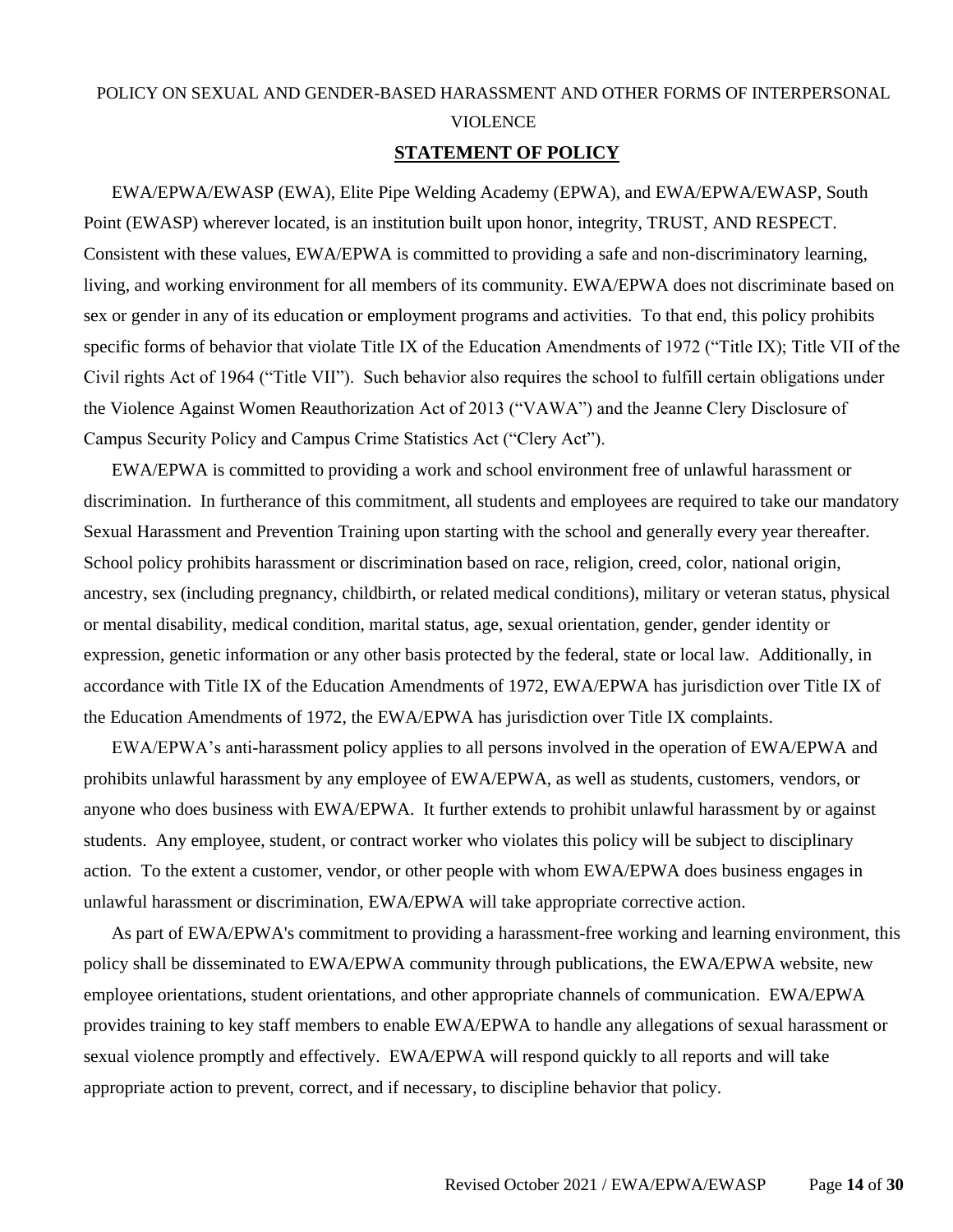## **AWARENESS PROGRAMS**

Awareness programs consist of community-wide or audience-specific programming, initiatives, and strategies that increase audience knowledge and share information and resources to prevent violence, promote safety and reduce perpetration. EWA/EPWA specific annual awareness programs are:

#### **Ongoing Prevention and Awareness Campaigns**

EWA/EPWA promote ongoing prevention and awareness campaigns consist of programming, initiative, and strategies that are sustained over time and focus on increasing understanding of topics relevant to, and skills for addressing Prohibited conduct, using a range of strategies with audiences throughout the school. EWA/EPWA specific ongoing prevention and awareness campaigns are:

#### **RISK REDUCTION**

Risk reduction consists of options designed to decrease perpetration and bystander inaction and to increase empowerment to promote safety and to help individuals and communities address conditions that facilitate violence. EWA/EPWA specific risk reduction programs are:

#### **DEFINITIONS**:

Sexual Assault consists of (1) Sexual Contact and/or (2) Sexual Intercourse that occurs without Affirmative Consent.

#### Sexual Contact is:

- Any intentional sexual touching, however, slight,
- With any object or body part (as described below)
- Performed by a person upon another person

Sexual Contact includes (a) intentional touching of the breasts, buttocks, groin, or genitals, whether clothed or unclothed or intentionally touching another with any of these body parts; and (b) making another touch you or themselves with or on any of these body parts.

#### Sexual Intercourse is:

- Any penetration
- However slight
- With any object or body part (as described below)
- Performed by a person upon another person

Sexual Intercourse includes (a) vaginal penetration by a penis, object, tongue, or finger; (b) anal penetration by a penis, object, tongue, or finger; and (c) contact, no matter how slight, between the mouth of one person and the genitalia of another person.

#### Affirmative Consent is:

- Informed (knowing)
- Voluntary (freely given)
- Active (not passive), meaning that through the demonstration of clear words or actions, a person has indicated permission to engage in mutually agreed-upon sexual activity
- Consent is an affirmative, unambiguous, and conscious decision by each participant to engage in mutually agreed-upon sexual activity. It must be given without coercion, force, threats, or intimidation. Consent must be ongoing throughout a sexual encounter and can be revoked at any time. Once Consent is withdrawn, the sexual activity must stop immediately.

Affirmative Consent cannot be obtained by Force. Force includes (a) the use of physical violence, (b) threats, (c) intimidation, and /or (d) coercion.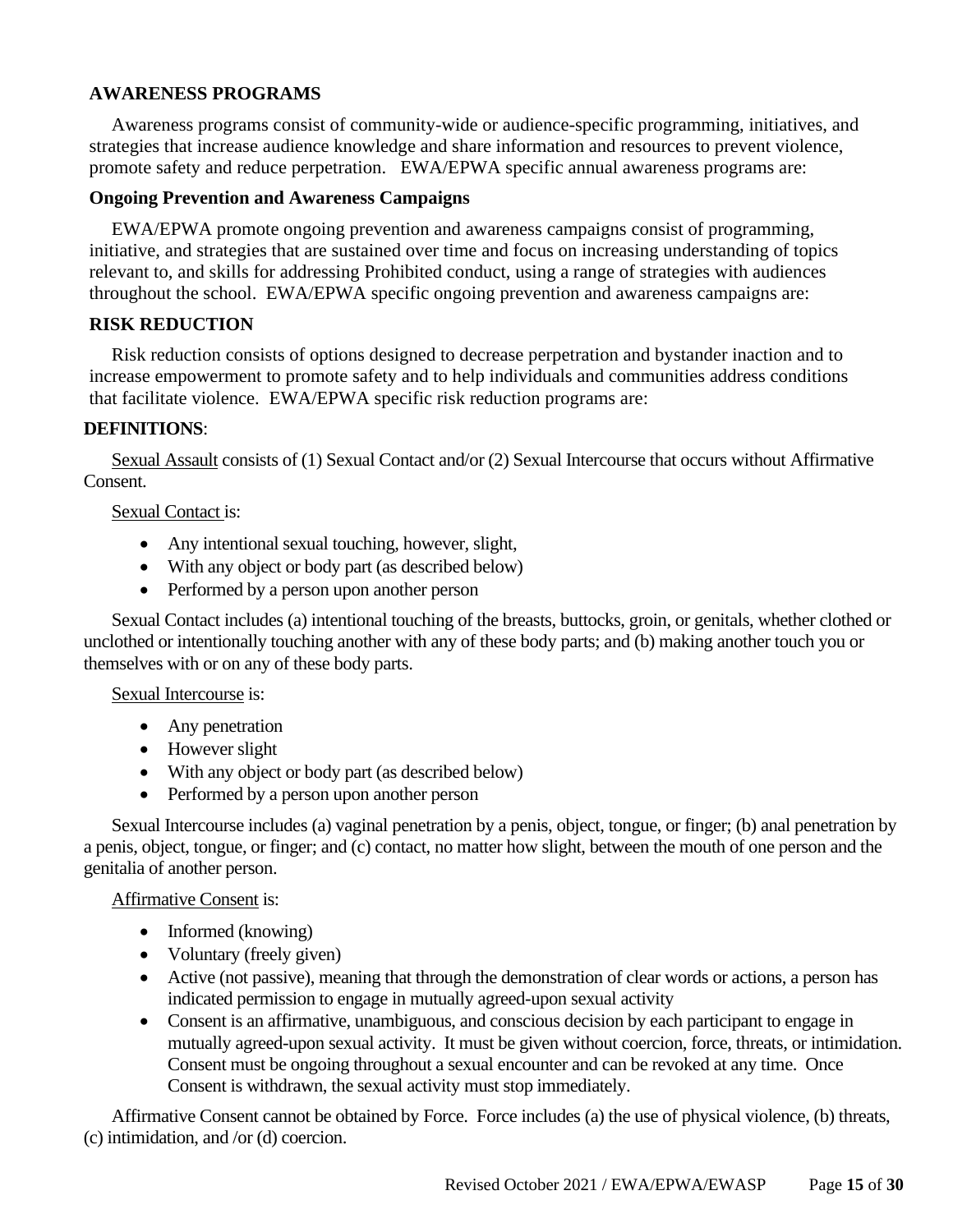Intimidation is an implied threat that menaces or causes reasonable fear in another person. A person's size, alone, does not constitute intimidation; however, a person's size may be used in a way that constitutes intimidation (e.g., blocking access to an exit).

Coercion is the use of an unreasonable amount of pressure to gain sexual access. Coercion is more than an effort to persuade, entice, or attract another person to have sex. When a person makes clear a decision not to participate in a particular form of Sexual Contact or Sexual Intercourse, a decision to stop, or a decision not to go beyond a certain sexual interaction, continued pressure can be coercive.

Sexual Harassment is defined as unwelcome conduct of a sexual nature. It includes unwelcome sexual advances, requests for sexual favors, and other verbal, nonverbal, or physical conduct of a sexual nature. Sexual harassment is conduct that explicitly or implicitly affects a person's employment or education or interferes with a person's work or educational performance or creates an environment such that a reasonable person would find the conduct intimidating, hostile or offensive.

Sexual Violence is defined as physical sexual acts engaged in without the consent of the other person or when the other person is unable to consent to the activity. Sexual violence includes sexual assault, rape, battery, and sexual coercion; domestic violence; dating violence; and stalking.

Domestic Violence is defined as abuse committed against an adult or a minor who is a spouse or former spouse, cohabitant or former cohabitant, or someone with whom the abuser has a child, has an existing dating or engagement relationship, or has had a former dating or engagement relationship.

Sexual Assault occurs when physical sexual activity is engaged in without the consent of the other person or when the other person is unable to consent to the activity. The activity or conduct may include physical force, violence, threat, or intimidation, ignoring the objections of the other person, causing the other person's intoxication or incapacitation through the use of drugs or alcohol, and taking advantage of the other person's incapacitation (including voluntary intoxication).

Stalking is behavior in which a person repeatedly engages in conduct directed by a specific person that places that person in reasonable fear of his or her safety or the safety of others.

## Bystander Intervention

Bystander intervention consists of safe and positive options that may be carried out by an individual or individuals to prevent harm or intervene when there is a risk of an occurrence of Prohibited Conduct. It also includes recognizing situations of potential harm, understanding institutional structures and cultural conditions that facilitate violence, overcoming barriers to intervening, identifying safe and effective intervention options, and taking action to intervene.

## **PROHIBITED CONDUCT**

This policy strictly prohibits sexual or other unlawful harassment or discrimination as well as sexual violence, as defined above. Sexual or other unlawful harassment or discrimination includes any verbal, physical, or visual conduct based on sex gender, race, age, national origin, disability, or any other legally protected basis if:

- i. Submission to such conduct is made either explicitly or implicitly a term or condition of an individual's education or employment:
- ii. Submission to or rejection of such conduct by an individual is used as a basis for decisions concerning that individual's education or employment; or
- iii. It creates a hostile or offensive work environment, which means the alleged conduct is sufficiently serious to limit or deny a student's ability to participate or benefit from the student's education program.

Unlawful harassment or discrimination may include racial epithets, slurs and derogatory remarks, stereotypes, jokes, posters, or cartoons based on race, national origin, age, disability, marital status, or other legally protected categories.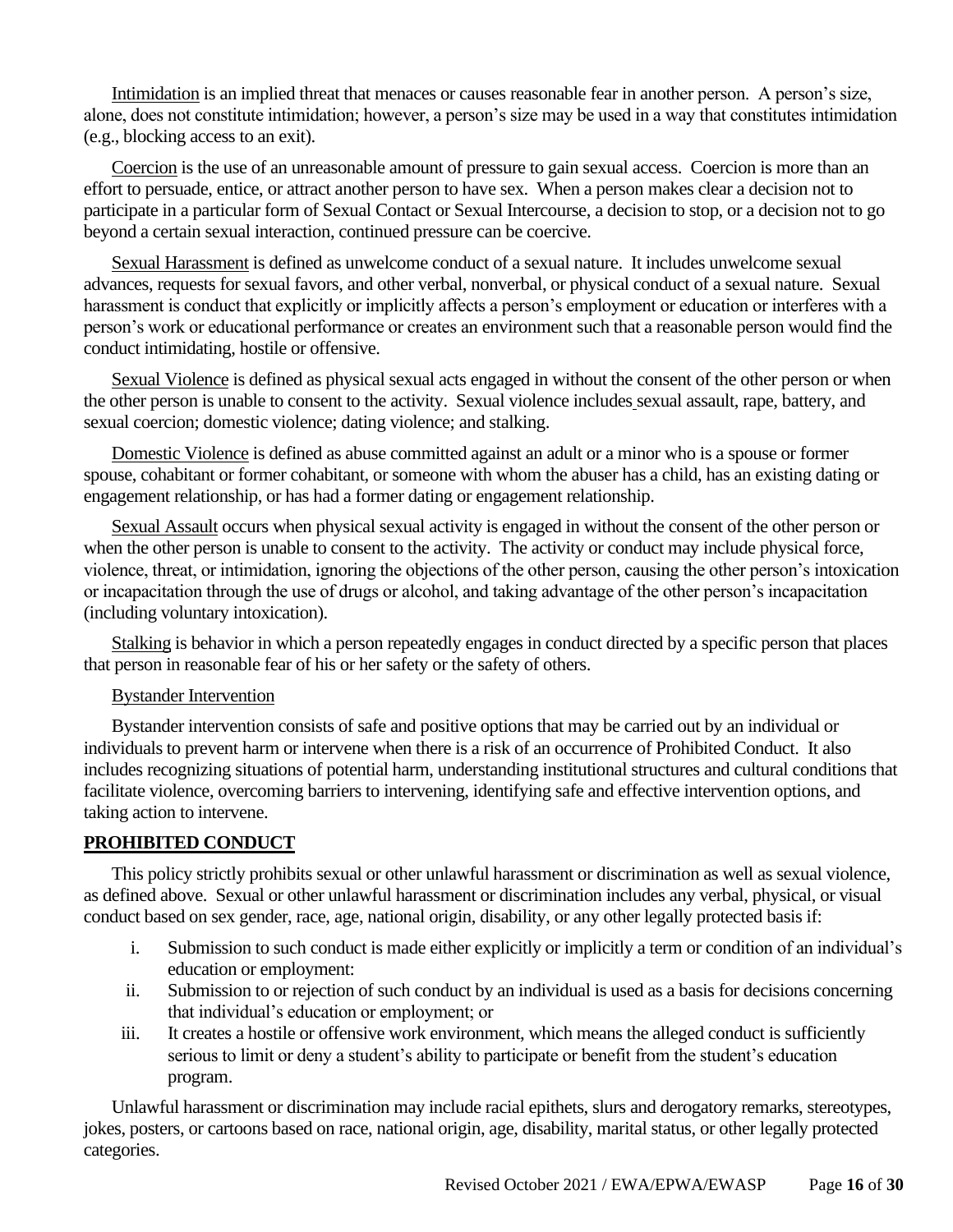Sexual harassment is conduct based on sex, whether directed towards a person of the opposite or same sex, and may include explicit sexual propositions, sexual innuendo, suggestive comments, sexually-oriented "kidding" or "teasing", practical jokes, jokes about or displays of obscene printed or visual material, questions about sexual fantasies, preferences or history, and physical contact such as patting, pinching, or intentionally brushing against another person's body. Gender-based harassment, including acts of verbal, nonverbal, or physical aggression, intimidation, or hostility based on sex or sex-stereotyping is strictly prohibited, even if those acts do not involve conduct of a sexual nature.

#### **COMPLAINT/GRIEVANCE PROCEDURE**

If you believe that you have experienced or witnessed harassment or sexual violence, notify your instructor, supervisor, Human Resources, or the Title IX Coordinator as soon as possible after the incident. Do not allow an inappropriate situation to continue by not reporting it, regardless of who is creating the situation. No employee, contract worker, student, vendor, or other people who do business with EWA/EPWA/EWASP is exempt from the prohibitions in this policy. Supervisors will refer all harassment complaints to the Title IX Coordinator for studentrelated complaints to the Title IX Coordinator for student-related complaints and to the Human Resources Department if the complaint involves an employee. To facilitate the investigation, your complaint should include details of the incident or incidents, names of the individuals involved, and names of any witnesses.

All complaints involving a student will be referred to the campus's Title IX Coordinator. The Title IX Coordinator is listed below and has the responsibility of overseeing all Title IX complaints and identifying and addressing any patterns or systemic problems that arise during the review of such complaints.

| <b>Cincinnati</b> | <b>Campus Director</b> |
|-------------------|------------------------|
|                   | Office   513.454.3215  |
| Cell              | 513.313.8727           |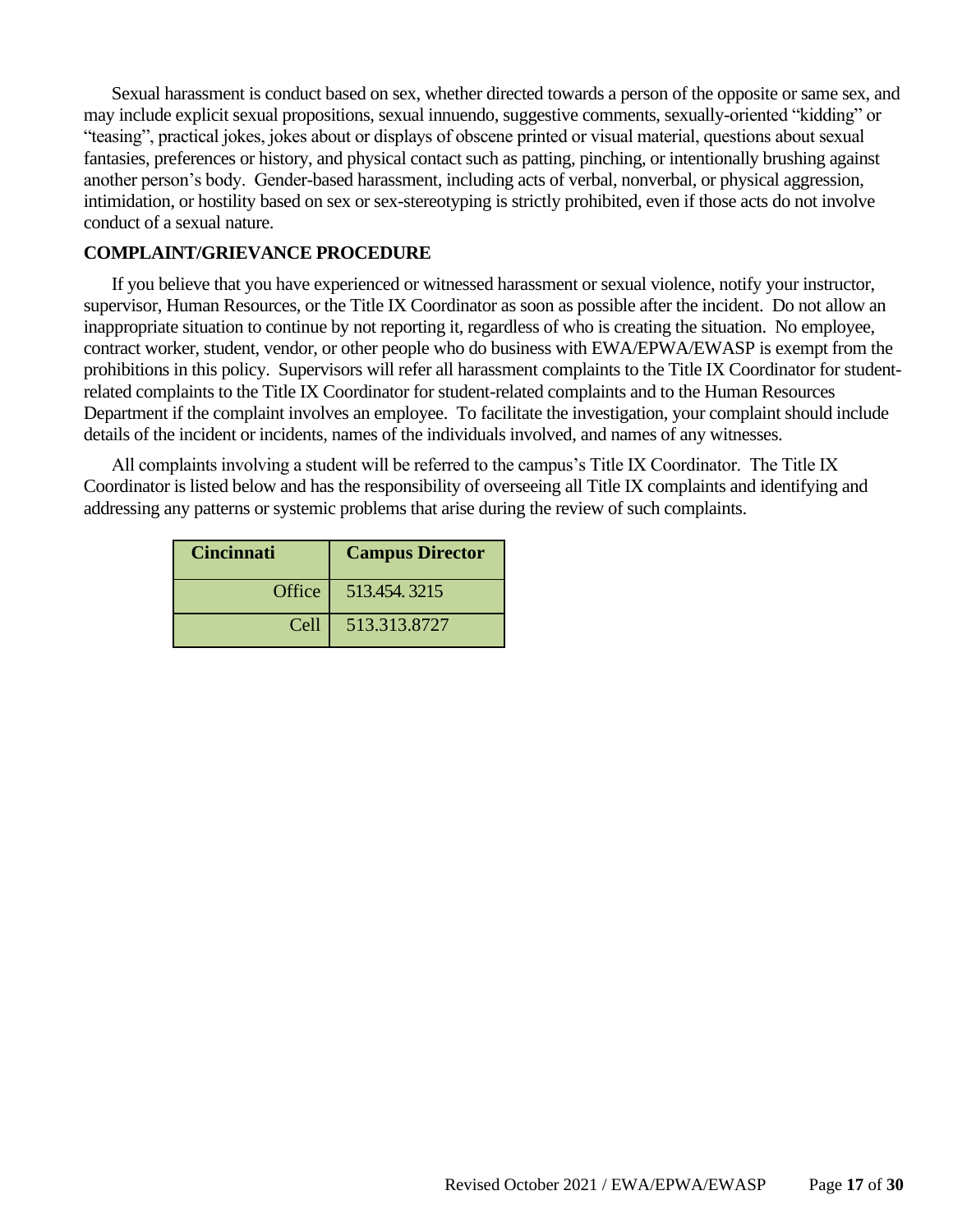## **Title IX Coordinator:**

EWA/EPWA/EWASP ensures that its employee(s) designated to serve as Title IX Coordinator(s) have adequate training on what constitutes sexual harassment, including sexual violence, and that they understand how EWA/EPWA/EWASP grievance procedures operate. Because complaints can also be filed with an employee's supervisor or Human resources, these employees also receive training on EWA/EPWA/EWASP grievance procedures and any other procedures used for investigating reports of sexual harassment.

| <b>Cincinnati</b>  | <b>Campus Director</b> |
|--------------------|------------------------|
| Office             | 513.454.3215           |
| Cell               | 513.313.8727           |
| <b>South Point</b> | <b>Campus Director</b> |
| Office             | 513.454.3215           |
| Cell               | 513.313.8727           |
| <b>Houston</b>     | <b>Campus Director</b> |
| Office             | 513.454.3215           |
| Cell               | 513.313.8717           |

## **INVESTIGATION OF COMPLAINTS**

In response to all complaints, EWA/EPWA/EWASP promises prompt and equitable resolution through a reliable and impartial investigation of complaints, including the opportunity for both parties to present witnesses or other evidence. The time necessary to conduct an investigation will vary based on complexity but will generally be completed within sixty (60) days of receipt of the complaint. EWA/EPWA/EWASP shall maintain confidentiality for all parties to the extent possible, but absolute confidentiality cannot be guaranteed. In cases where a student does not give consent for an investigation, EWA/EPWA/EWASP will weigh the student's request for confidentiality against the impact on EWA/EPWA/EWASP safety to determine whether an investigation must proceed. Complainants should be aware that in a formal investigation due process generally requires that the identity of the charging party and the substance of the complaint be revealed to the person charged with the alleged harassment.

The preponderance of the evidence standard will apply to investigations, meaning EWA/EPWA/EWASP will evaluate whether it is more likely than not that the alleged conduct occurred. Both parties will receive written notice of the outcome of the complaint.

During the investigation, EWA/EPWA/EWASP will provide interim measures, as necessary, to protect the safety and wellbeing of students and/or employees involved.

#### **Initial Assessment**

Upon receipt of a report of Prohibited Conduct committed by a student, the Title IX Coordinator will make an initial assessment of the reported information and respond to any immediate health or safety concerns raised by the report. In this initial assessment, the Title IX Coordinator will:

A. Assess the Complainant's safety and well-being and offer EWA/EPWA/EWASP immediate support and assistance;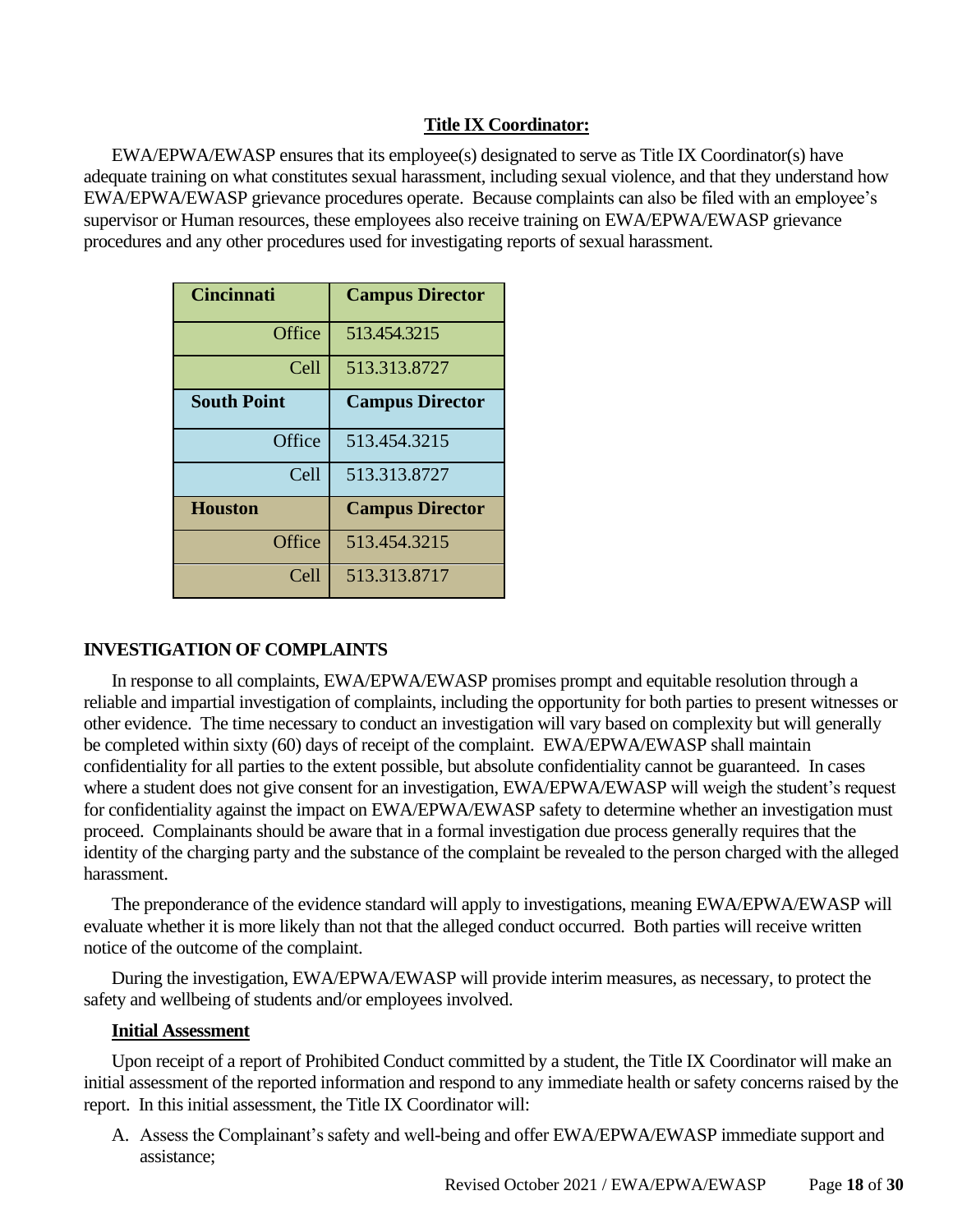- B. Inform the Complainant of the right to seek medical treatment, and explain the importance of obtaining and preserving forensic and other evidence;
- C. Inform the complainant of the right to contact law enforcement, decline to contact law enforcement, and/or seek a protective order;
- D. Inform the Complainant about school and community resources, the right to seek appropriate and available remedial and protective measures, and how to request those resources and measures. Said resources include written information on available counseling, mental health, victim advocacy, legal assistance, visa and immigration assistance, and student financial aid.
- E. Explain EWA/EPWA/EWASP prohibition against Retaliation and that the school will take prompt action in response to any act of Retaliation;
- F. Assess the nature and circumstances of the report, including whether it provides the names and/or any other information that personally identifies the Complainant, the Respondent, any witness, and/or any other third party with knowledge of the reported incident;
- G. Ascertain the ages of the Complainant and the Respondent, if known, and, if either of the parties is a minor (under 18), contact the appropriate child protective service agency; and
- H. Communicate with appropriate school officials to determine whether the report triggers any Clery Act obligations, including entry of the report in the daily crime log and/or issuance of a timely warning, and take steps to meet those obligations.
- I. Communicate with appropriate school officials if the crime is determined "unfounded" by law enforcement officials so the information may be reported in EWA/EPWA/EWASP Annual Security Report as 'unfounded' and withheld from its crime statistics.

If EWA/EPWA/EWASP determines that unlawful harassment or sexual violence has occurred, immediate appropriate corrective action will be taken in accordance with the circumstances involved, and EWA/EPWA/EWASP will take steps to prevent the recurrence of any harassment or discrimination. Any employee determined by EWA/EPWA/EWASP to be responsible for unlawful harassment or discrimination will be subject to appropriate disciplinary action, up to and including termination. Remedies for student-related claims may include but are not limited to, an order to stay away, suspension, or expulsion.

To initiate a criminal investigation, reports of sexual violence should be made to '911' or local law enforcement. The criminal process is separate from EWA/EPWA/EWASP disciplinary process. To the extent that an employee or contract worker is not satisfied with the College's handling of a harassment or discrimination complaint, he or she may also contact the appropriate state or federal enforcement agency for legal relief.

## **RETALIATION PROHIBITED**

EWA/EPWA/EWASP will not retaliate against you for filing a complaint, and will not tolerate retaliation by students or employees. If you believe you have been retaliated against, you should promptly notify your supervisor, Human Resources, or the Title IX Coordinator.

## **REPORTING REQUIREMENTS**

Victims of sexual misconduct should be aware that EWA/EPWA/EWASP administrators must issue timely warnings for incidents reported to them that pose a substantial threat of bodily harm or danger to other members of the campus community. EWA/EPWA/EWASP will make every effort to ensure that a victim's name and other identifying information is not disclosed, while still providing enough information for community members to make safety decisions in light of the danger. EWA/EPWA/EWASP reserves the right to notify parents/guardians of dependent students regarding any health or safety risk or a change in student status.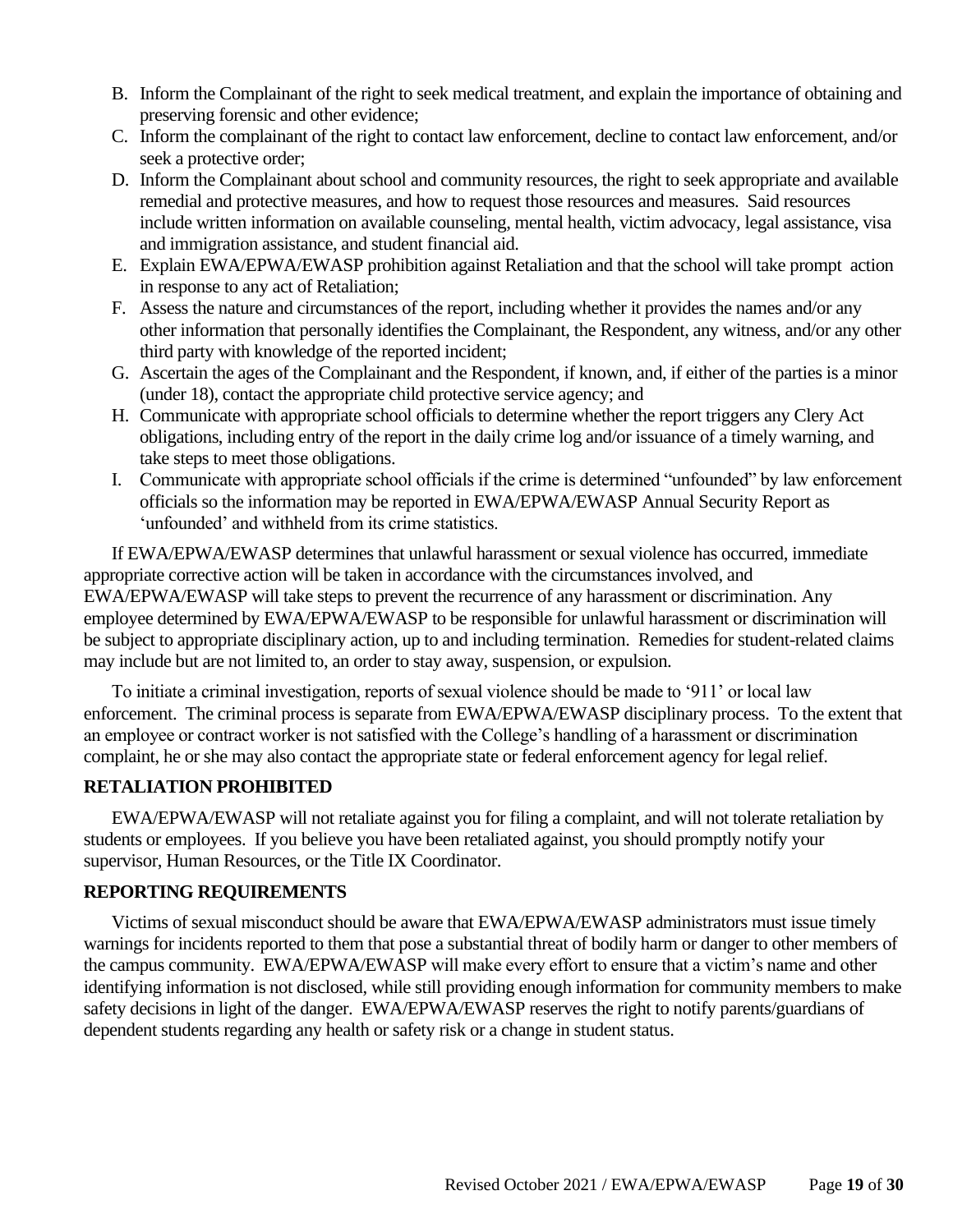## **Rights and Options Complainants and Respondents can expect:**

- A. Prompt and equitable resolution of allegations of Prohibited Conduct;
- B. Privacy in accordance with the Policy and any legal requirements;
- C. Reasonably available interim remedial measures, as described in the Policy
- D. Freedom from Retaliation for making a good faith report of Prohibited Conduct or participating in any proceeding under the Policy;
- E. The responsibility to refrain from Retaliation directed against any person for making a good faith report of Prohibited Conduct or participating in any proceeding under the Policy;
- F. The responsibility to provide truthful information in connection with any report, investigation, or resolution of Prohibited Conduct under the Policy;
- G. The opportunity to articulate concerns or issues about proceedings under the Policy;
- H. Timely notice of any meeting or proceeding at which the part's presence is contemplated by the Policy;
- I. The opportunity to choose an advisor, including the right to have that advisor attend any meeting or proceeding at which the party's presence is contemplated by the policy;
- J. Written notice of an investigation, including notice of potential Policy violations and the nature of the alleged Prohibited Conduct;
- K. The opportunity to challenge the Investigator or any member of the Review Panel for bias or conflict of interest;
- L. The opportunity to offer information, present evidence, and identify witnesses during an investigation;
- M. The opportunity to be heard, orally and/or in writing, as to the determination of a Policy violation and the imposition of any sanction(s);
- N. Timely and equal access to any information that will be used during proceedings and related meetings;
- O. Reasonable time to prepare any response;
- P. Written notice of any extension of timeframes for good cause; and
- Q. Written notice of the outcome of any Formal Resolution proceedings, including the determination of a Policy violation, imposition of any sanction(s), and the rationale for each.

## **ADDITIONAL INFORMATION**

Employees should contact Human Resources for more information of any questions related to this policy. In addition, the U.S. Department of Education Office for Civil Rights ("OCR") investigates complaints of unlawful harassment of students in educational programs or activities. This agency may serve as a neutral fact-finder and will attempt to facilitate the voluntary resolution of disputes with the parties. For more information, visit the OCR website at: [http://www.hhs.gov/or/.](http://www.hhs.gov/or/)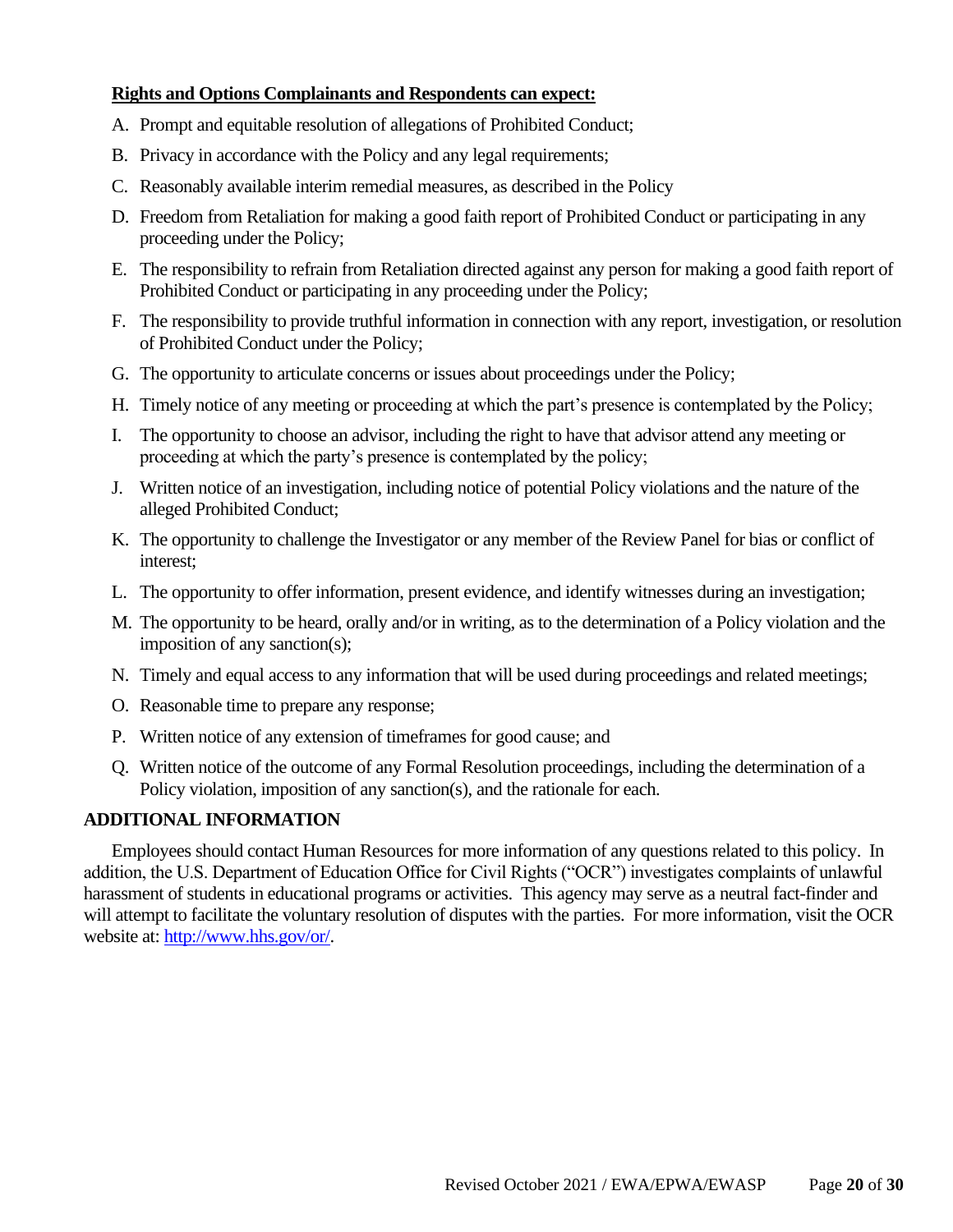# **CAMPUS CRIME STATISTICS**

| <b>Crime Statistics 2020</b>               |                  |                  |                  |                  |                              |                  |  |
|--------------------------------------------|------------------|------------------|------------------|------------------|------------------------------|------------------|--|
| <b>Criminal Offenses</b>                   |                  |                  |                  |                  |                              |                  |  |
|                                            |                  | <b>On-Campus</b> |                  |                  | Public Property <sup>1</sup> |                  |  |
|                                            | <b>EWA</b>       | <b>EPWA</b>      | <b>EWASP</b>     | <b>EWA</b>       | $\mathbf{EPWA}^2$            | <b>EWASP</b>     |  |
| Murder & Non-<br>Negligent<br>Manslaughter | $\overline{0}$   | $\overline{0}$   | $\boldsymbol{0}$ | $\boldsymbol{0}$ | $\mathbf{0}$                 | $\boldsymbol{0}$ |  |
| Negligent<br>Manslaughter                  | $\mathbf{0}$     | $\boldsymbol{0}$ | $\overline{0}$   | $\boldsymbol{0}$ | $\mathbf{0}$                 | $\boldsymbol{0}$ |  |
| Rape                                       | $\boldsymbol{0}$ | $\boldsymbol{0}$ | $\boldsymbol{0}$ | $\boldsymbol{0}$ | $\boldsymbol{0}$             | $\boldsymbol{0}$ |  |
| Forcible Sex<br>Offenses                   | $\mathbf{0}$     | $\overline{0}$   | $\overline{0}$   | $\boldsymbol{0}$ | $\mathbf{0}$                 | $\overline{0}$   |  |
| Non-Forcible Sex<br>Offenses               | $\overline{0}$   | $\overline{0}$   | $\overline{0}$   | $\boldsymbol{0}$ | $\mathbf{0}$                 | $\boldsymbol{0}$ |  |
| Robbery                                    | $\overline{0}$   | $\mathbf{0}$     | $\mathbf{0}$     | $\overline{0}$   | $\mathbf{0}$                 | $\boldsymbol{0}$ |  |
| Aggravated<br>assault                      | $\boldsymbol{0}$ | $\boldsymbol{0}$ | $\boldsymbol{0}$ | $\boldsymbol{0}$ | $\boldsymbol{0}$             | $\boldsymbol{0}$ |  |
| <b>Burglary</b>                            | $\mathbf{0}$     | $\mathbf{1}$     | $\boldsymbol{0}$ | $\boldsymbol{0}$ | $\mathbf{0}$                 | $\overline{0}$   |  |
| Motor                                      | $\theta$         | $\overline{0}$   | $\boldsymbol{0}$ | $\boldsymbol{0}$ | $\mathbf{0}$                 | $\boldsymbol{0}$ |  |
| Vehicle Theft                              | $\mathbf{0}$     | $\overline{0}$   | $\overline{0}$   | $\boldsymbol{0}$ | $\mathbf{0}$                 | $\mathbf{0}$     |  |
| Arson                                      | $\mathbf{0}$     | $\mathbf{0}$     | $\mathbf{0}$     | $\boldsymbol{0}$ | $\mathbf{0}$                 | $\mathbf{0}$     |  |
| <b>Totals</b>                              | $\mathbf{0}$     | $\overline{0}$   | $\overline{0}$   | $\overline{0}$   | $\mathbf{0}$                 | $\mathbf{0}$     |  |

<sup>&</sup>lt;sup>1</sup> Cincinnati http://www.westchesteroh.org/departments/police-department/statistics-data

<sup>&</sup>lt;sup>2</sup> Houston<https://www.houstontx.gov/police/cs/crime-stats-archives.htm>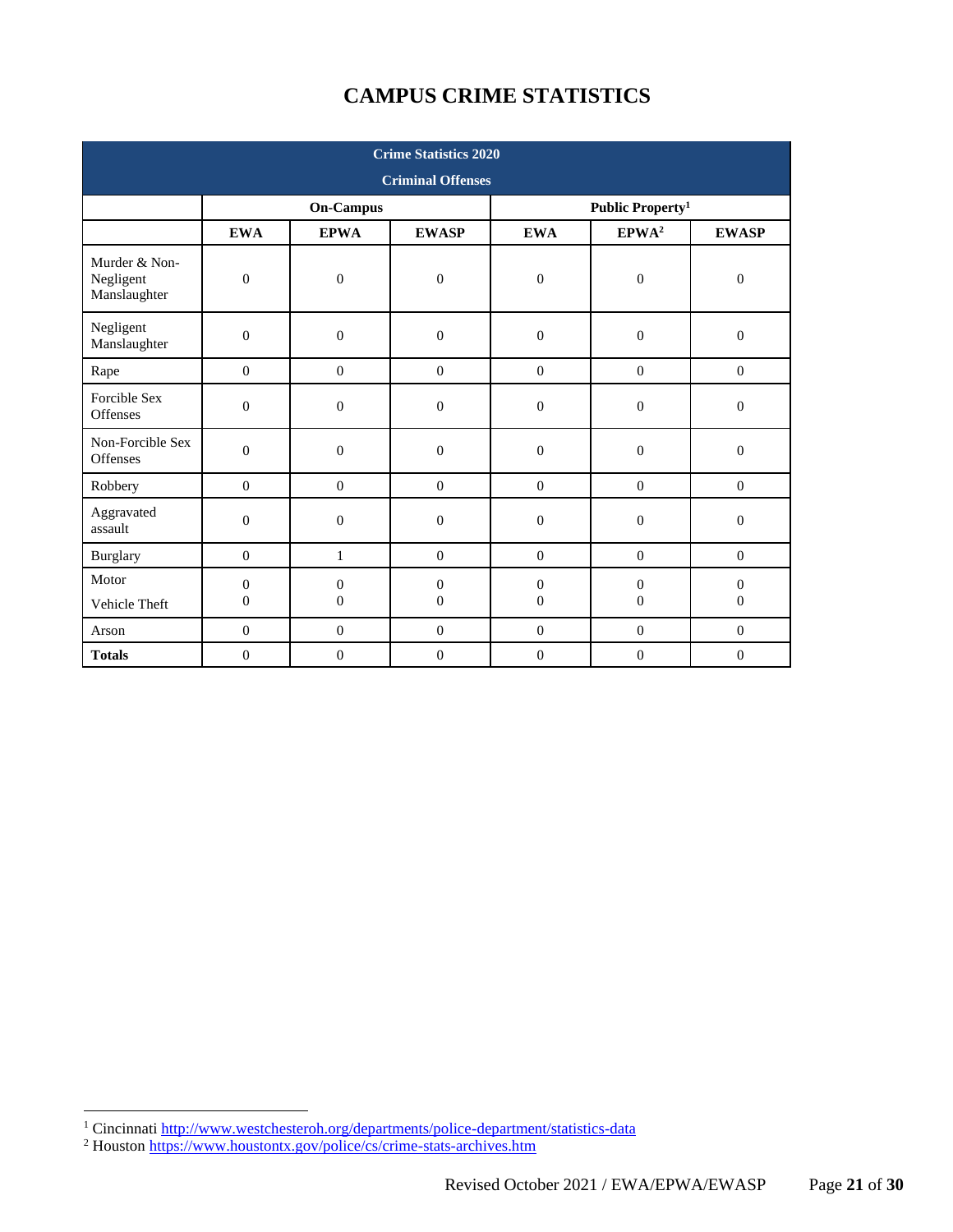## **HATE CRIME STATISTICS**

| <b>Crime Statistics 2018-2020</b>                   |                  |                  |                  |                                    |                  |                  |
|-----------------------------------------------------|------------------|------------------|------------------|------------------------------------|------------------|------------------|
| <b>Hate Crimes</b>                                  |                  |                  |                  |                                    |                  |                  |
|                                                     | <b>On-Campus</b> |                  |                  | <b>Public Property<sup>3</sup></b> |                  |                  |
|                                                     | <b>EWA</b>       | <b>EPWA</b>      | <b>EWASP</b>     | <b>EWA</b>                         | <b>EPWA</b>      | <b>EWASP</b>     |
| Murder & Non-<br>Negligent<br>Manslaughter          | $\boldsymbol{0}$ | $\boldsymbol{0}$ | $\boldsymbol{0}$ | $\boldsymbol{0}$                   | $\boldsymbol{0}$ | $\boldsymbol{0}$ |
| Negligent<br>Manslaughter                           | $\mathbf{0}$     | $\boldsymbol{0}$ | $\mathbf{0}$     | $\overline{0}$                     | $\boldsymbol{0}$ | $\boldsymbol{0}$ |
| Forcible Sex<br><b>Offenses</b>                     | $\boldsymbol{0}$ | $\boldsymbol{0}$ | $\boldsymbol{0}$ | $\boldsymbol{0}$                   | $\boldsymbol{0}$ | $\boldsymbol{0}$ |
| Non-Forcible Sex<br>Offenses                        | $\boldsymbol{0}$ | $\boldsymbol{0}$ | $\boldsymbol{0}$ | $\boldsymbol{0}$                   | $\boldsymbol{0}$ | $\boldsymbol{0}$ |
| Robbery                                             | $\mathbf{0}$     | $\boldsymbol{0}$ | $\mathbf{0}$     | $\mathbf{0}$                       | $\mathbf{0}$     | $\boldsymbol{0}$ |
| Aggravated<br>assault                               | $\boldsymbol{0}$ | $\boldsymbol{0}$ | $\boldsymbol{0}$ | $\boldsymbol{0}$                   | $\boldsymbol{0}$ | $\boldsymbol{0}$ |
| <b>Burglary</b>                                     | $\mathbf{0}$     | $\mathbf{0}$     | $\mathbf{0}$     | $\mathbf{0}$                       | $\mathbf{0}$     | $\mathbf{0}$     |
| Motor<br>Vehicle Theft                              | $\mathbf{0}$     | $\boldsymbol{0}$ | $\mathbf{0}$     | $\boldsymbol{0}$                   | $\boldsymbol{0}$ | $\boldsymbol{0}$ |
| Arson                                               | $\boldsymbol{0}$ | $\boldsymbol{0}$ | $\mathbf{0}$     | $\boldsymbol{0}$                   | $\mathbf{0}$     | $\boldsymbol{0}$ |
| Larceny-Theft                                       | $\mathbf{0}$     | $\mathbf{0}$     | $\mathbf{0}$     | $\mathbf{0}$                       | $\mathbf{0}$     | $\boldsymbol{0}$ |
| Simple Assault                                      | $\boldsymbol{0}$ | $\boldsymbol{0}$ | $\mathbf{0}$     | $\boldsymbol{0}$                   | $\boldsymbol{0}$ | $\boldsymbol{0}$ |
| Intimidation                                        | $\boldsymbol{0}$ | $\boldsymbol{0}$ | $\boldsymbol{0}$ | $\boldsymbol{0}$                   | $\boldsymbol{0}$ | $\boldsymbol{0}$ |
| Destruction,<br>Damage,<br>Vandalism of<br>Property | $\boldsymbol{0}$ | $\boldsymbol{0}$ | $\mathbf{0}$     | $\boldsymbol{0}$                   | $\boldsymbol{0}$ | $\boldsymbol{0}$ |
| Any other crime<br>involving bodily<br>injury       | $\boldsymbol{0}$ | $\boldsymbol{0}$ | $\boldsymbol{0}$ | $\boldsymbol{0}$                   | $\boldsymbol{0}$ | $\boldsymbol{0}$ |
| <b>Totals</b>                                       | $\overline{0}$   | $\boldsymbol{0}$ | $\boldsymbol{0}$ | $\boldsymbol{0}$                   | $\boldsymbol{0}$ | $\boldsymbol{0}$ |

<sup>3</sup> Police Department statistics & Data http://www.westchesteroh.org/departments/police-department/statistics-data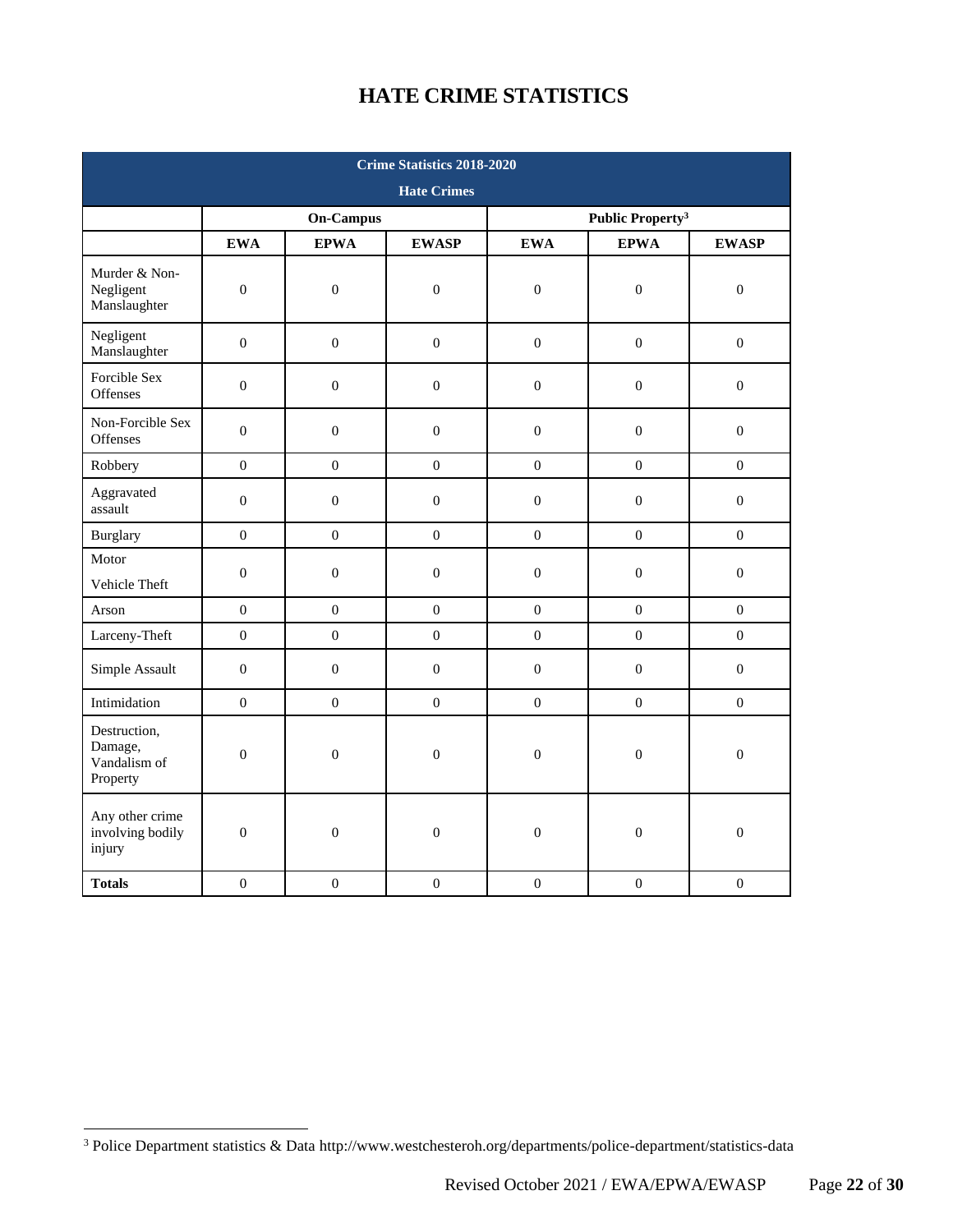## **ARRESTS & DISCIPLINARY ACTIONS**

| <b>EWA</b><br>Crime Statistics 2018-2020<br><b>Arrests</b> |                  |                  |                                                                     |                  |                                    |                  |
|------------------------------------------------------------|------------------|------------------|---------------------------------------------------------------------|------------------|------------------------------------|------------------|
|                                                            |                  | <b>On-Campus</b> |                                                                     |                  | <b>Public Property<sup>4</sup></b> |                  |
|                                                            | 2018             | 2019             | 2020                                                                | 2018             | 2019                               | 2020             |
| Liquor Law<br>Violations                                   | $\boldsymbol{0}$ | $\boldsymbol{0}$ | $\boldsymbol{0}$                                                    | $\boldsymbol{0}$ | $\boldsymbol{0}$                   | $\boldsymbol{0}$ |
| Drug Law<br>Violations                                     | $\boldsymbol{0}$ | $\boldsymbol{0}$ | $\boldsymbol{0}$                                                    | $\boldsymbol{0}$ | $\boldsymbol{0}$                   | $\boldsymbol{0}$ |
| <b>Illegal Weapons</b><br>Possession                       | $\boldsymbol{0}$ | $\boldsymbol{0}$ | $\mathbf{0}$                                                        | $\boldsymbol{0}$ | $\boldsymbol{0}$                   | $\boldsymbol{0}$ |
| <b>Totals</b>                                              | $\boldsymbol{0}$ | $\boldsymbol{0}$ | $\boldsymbol{0}$                                                    | $\boldsymbol{0}$ | $\boldsymbol{0}$                   | $\boldsymbol{0}$ |
|                                                            |                  |                  | <b>EPWA</b><br><b>Crime Statistics 2018-2020</b><br><b>Arrests</b>  |                  |                                    |                  |
|                                                            |                  | <b>On-Campus</b> |                                                                     |                  | <b>Public Property<sup>5</sup></b> |                  |
|                                                            | 2018             | 2019             | 2020                                                                | 2018             | 2019                               | 2020             |
| Liquor Law<br>Violations                                   | $\boldsymbol{0}$ | $\boldsymbol{0}$ | $\boldsymbol{0}$                                                    | $\boldsymbol{0}$ | $\boldsymbol{0}$                   | $\boldsymbol{0}$ |
| Drug Law<br>Violations                                     | $\boldsymbol{0}$ | $\boldsymbol{0}$ | $\boldsymbol{0}$                                                    | $\boldsymbol{0}$ | $\boldsymbol{0}$                   | $\boldsymbol{0}$ |
| <b>Illegal Weapons</b><br>Possession                       | $\boldsymbol{0}$ | $\boldsymbol{0}$ | $\boldsymbol{0}$                                                    | $\boldsymbol{0}$ | $\boldsymbol{0}$                   | $\boldsymbol{0}$ |
| <b>Totals</b>                                              | $\boldsymbol{0}$ | $\boldsymbol{0}$ | $\boldsymbol{0}$                                                    | $\boldsymbol{0}$ | $\boldsymbol{0}$                   | $\boldsymbol{0}$ |
|                                                            |                  |                  | <b>EWASP</b><br><b>Crime Statistics 2018-2020</b><br><b>Arrests</b> |                  |                                    |                  |
|                                                            |                  | <b>On-Campus</b> |                                                                     |                  | Public Property <sup>6</sup>       |                  |
|                                                            | 2018             | 2019             | 2020                                                                | 2018             | 2019                               | 2020             |
| Liquor Law<br>Violations                                   | $\boldsymbol{0}$ | $\boldsymbol{0}$ | $\boldsymbol{0}$                                                    | $\boldsymbol{0}$ | $\boldsymbol{0}$                   | $\boldsymbol{0}$ |
| Drug Law<br>Violations                                     | $\boldsymbol{0}$ | $\boldsymbol{0}$ | $\boldsymbol{0}$                                                    | $\boldsymbol{0}$ | $\boldsymbol{0}$                   | $\boldsymbol{0}$ |
| <b>Illegal Weapons</b><br>Possession                       | $\boldsymbol{0}$ | $\boldsymbol{0}$ | $\boldsymbol{0}$                                                    | $\boldsymbol{0}$ | $\boldsymbol{0}$                   | $\boldsymbol{0}$ |
| <b>Totals</b>                                              | $\boldsymbol{0}$ | $\boldsymbol{0}$ | $\boldsymbol{0}$                                                    | $\boldsymbol{0}$ | $\boldsymbol{0}$                   | $\boldsymbol{0}$ |

<sup>4</sup> Police Department statistics & Data<http://www.westchesteroh.org/departments/police-department/statistics-data>

<sup>&</sup>lt;sup>5</sup> Police Department statistics & Data<http://www.westchesteroh.org/departments/police-department/statistics-data> <sup>6</sup> Police Department statistics & Data<http://www.westchesteroh.org/departments/police-department/statistics-data>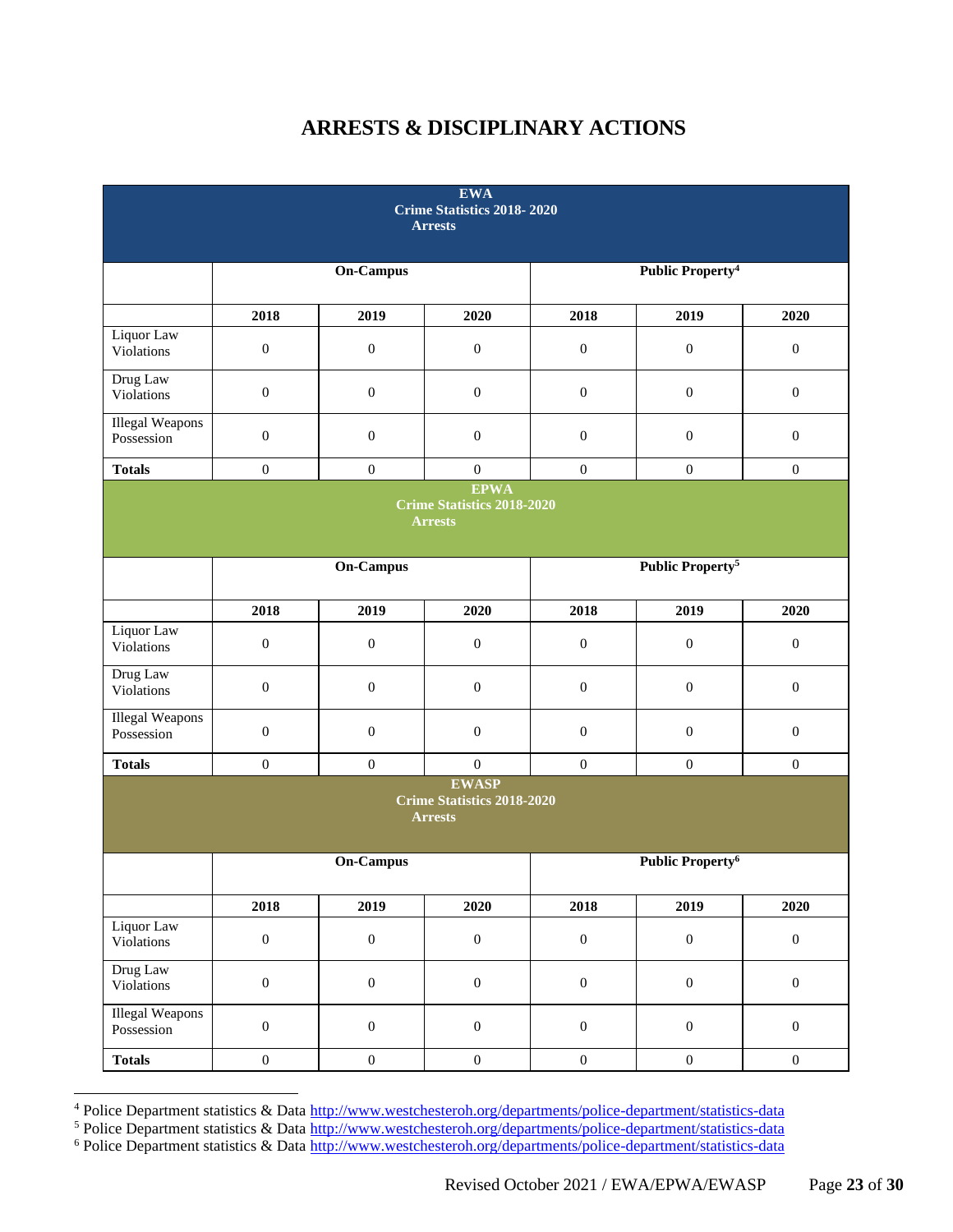## **Alcohol and Drug Addiction Detox and Rehabilitation Information**

## **Cincinnati, OH**

| <b>BUTLER CTY</b>                                    |                                                    |              |                                      |
|------------------------------------------------------|----------------------------------------------------|--------------|--------------------------------------|
| Alcohol & Chemical                                   | 2935 Hamilton-Mason Road                           | 513-868-1200 |                                      |
| <b>Abuse Council</b>                                 | Hamilton, Ohio 45011                               |              |                                      |
| <b>Community Behavioral</b>                          | 820 S. Martin Luther King                          | 513-887-8500 |                                      |
| Health Services, Inc.                                | Jr., Blvd                                          |              |                                      |
|                                                      | Hamilton, Ohio 45011                               |              |                                      |
| Sojourner Recovery                                   | 516 High Street                                    | 513-868-1536 | Sojournerrecovery.org                |
| <b>Services</b>                                      | Hamilton, Ohio 45011                               |              |                                      |
| *Butler Behavioral                                   | 1490 University Blvd.                              | 513-881-7180 |                                      |
| <b>Health Services</b>                               | Hamilton, Ohio 45011                               |              |                                      |
| <b>Beckett Springs</b>                               | 8614 Shepherd Farm Dr.                             | 513-942-9500 | www.beckettsprings.com               |
|                                                      | West Chester, OH 45069                             |              |                                      |
| <b>HAMILTON CTY</b>                                  |                                                    |              |                                      |
| Bethesda Alcohol and                                 | 619 Oak Street                                     | 513-569-5116 |                                      |
| Drug<br>Treatment                                    | Cincinnati, Ohio 45206                             |              |                                      |
| Program                                              |                                                    |              |                                      |
| Chemical<br>Center for                               | 830 Ezzard Charles Drive                           | 513-381-6672 | www.ccatsober.org                    |
| <b>Addictions</b>                                    | Cincinnati, Ohio 45214                             |              |                                      |
| Cincinnati<br>Veterans                               | 3200 Vine Street                                   | 513-861-3100 |                                      |
| <b>Affairs Medical</b>                               | Cincinnati, Ohio 45220                             |              |                                      |
| <b>Talbert House</b>                                 | 3009 Burnet Avenue                                 | 513-629-2307 | www.talberthouse.org                 |
| Tri-Health                                           | Cincinnati, Ohio 45219                             |              | www.trihealth.com                    |
| The Crossroads Center                                | Cincinnati, Ohio 45220                             |              | www.thecrossroadscenter.com          |
| <b>CLERMONT CTY</b>                                  |                                                    |              |                                      |
|                                                      |                                                    |              |                                      |
| <b>Addiction Technology</b><br>Death 2 Meth          |                                                    |              | www.nattc.org/<br>www.death2meth.com |
|                                                      | 1088 Wasserman Suite C,                            | 513-735-8100 |                                      |
| <b>Clermont County</b><br>Faces & Voices of Recovery | Batavia, OH 45103                                  |              |                                      |
|                                                      |                                                    |              | www.facesandvoicesofrecovery.org     |
| Ohio Association of County Behavioral<br>Authorities | Health                                             |              | www.oacbha.org                       |
| <b>Ohio Citizen Advocates for</b>                    |                                                    |              | www.odadas.state.oh.us               |
| <b>Chemical Dependency Prevention and Treatment</b>  |                                                    |              |                                      |
|                                                      | National GAINS Center (Substance, Mental Health    |              | www.gainsctr.com                     |
| Services)                                            |                                                    |              |                                      |
|                                                      | US Dept. of Health & Human Svcs (Clearinghouse for |              | www.ncadi.samhsa.gov                 |
| Alcohol & Drug Information)                          |                                                    |              |                                      |
| <b>WARREN CTY</b>                                    |                                                    |              |                                      |
| <b>Solutions CCRC</b>                                |                                                    | 513-228-7800 | www.solutionsccrc.org                |
|                                                      |                                                    |              |                                      |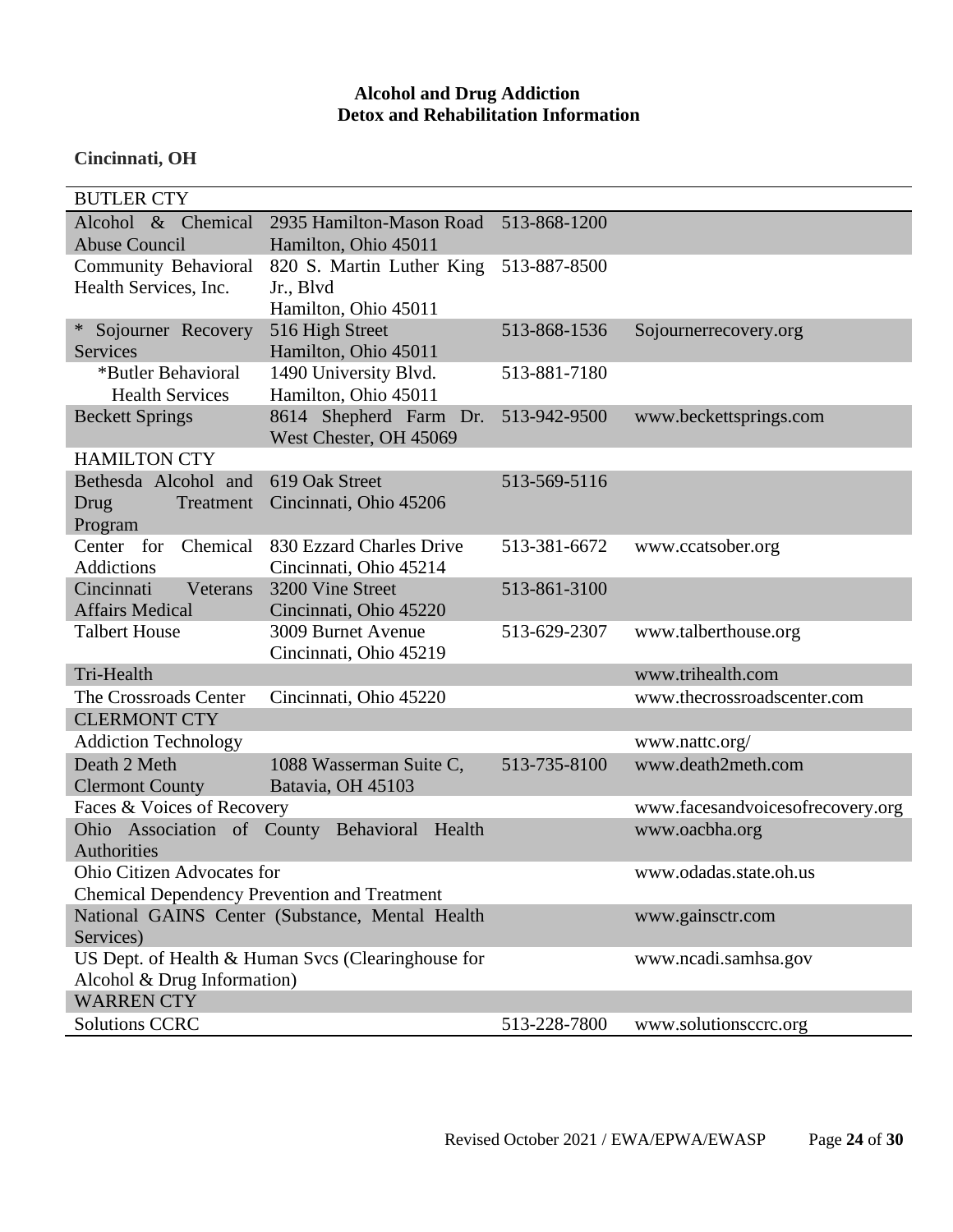## **Alcohol and Drug Addiction Detox and Rehabilitation Information**

## **Houston Texas**

| <b>HARRIS COUNTY</b>         |                                |                  |                                   |  |  |  |
|------------------------------|--------------------------------|------------------|-----------------------------------|--|--|--|
| Bay Area Council on          | 1300-A Bay Area Blvd.,         | 1-800-510-3111   |                                   |  |  |  |
| Drugs and Alcohol            | #102, Houston 77058            |                  |                                   |  |  |  |
| Mental Health and            | Building 631, Room 1069        | 866-378-8440     | litcenter@dshs.state.tx.us        |  |  |  |
| <b>Substance Abuse</b>       | 909 W. 45th Street             | option 3         |                                   |  |  |  |
| Texas Department of          | <b>Austin, TX 78751</b>        |                  |                                   |  |  |  |
| <b>State Health Services</b> |                                |                  |                                   |  |  |  |
| <b>Gulf Coast Center</b>     | 4444 West Main                 | 866.729.3848     | $(409)944 - 4440$                 |  |  |  |
|                              | League City, TX 77573          |                  | $(281)$ 388-1006                  |  |  |  |
|                              | 101 Brennen                    | $(281)$ 388-1006 | 800-643-0967                      |  |  |  |
|                              | Alvin, TX 77511                |                  |                                   |  |  |  |
| The Council on Alcohol       | 303<br>Jackson<br>Hill<br>St., | 281-200-9118     | Email:                            |  |  |  |
| and Drugs Houston            | Houston, TX 77007              | 888-655-3328     | $\text{prc6@countil-houston.org}$ |  |  |  |
|                              |                                |                  | Web Page:                         |  |  |  |
|                              |                                |                  | http://www.prc6.org               |  |  |  |
| <b>Adult Mental Health</b>   | 5901 Long Dr.                  | 713.970.7000     |                                   |  |  |  |
| Services                     | Houston, TX 77087              | 866.970.4770     |                                   |  |  |  |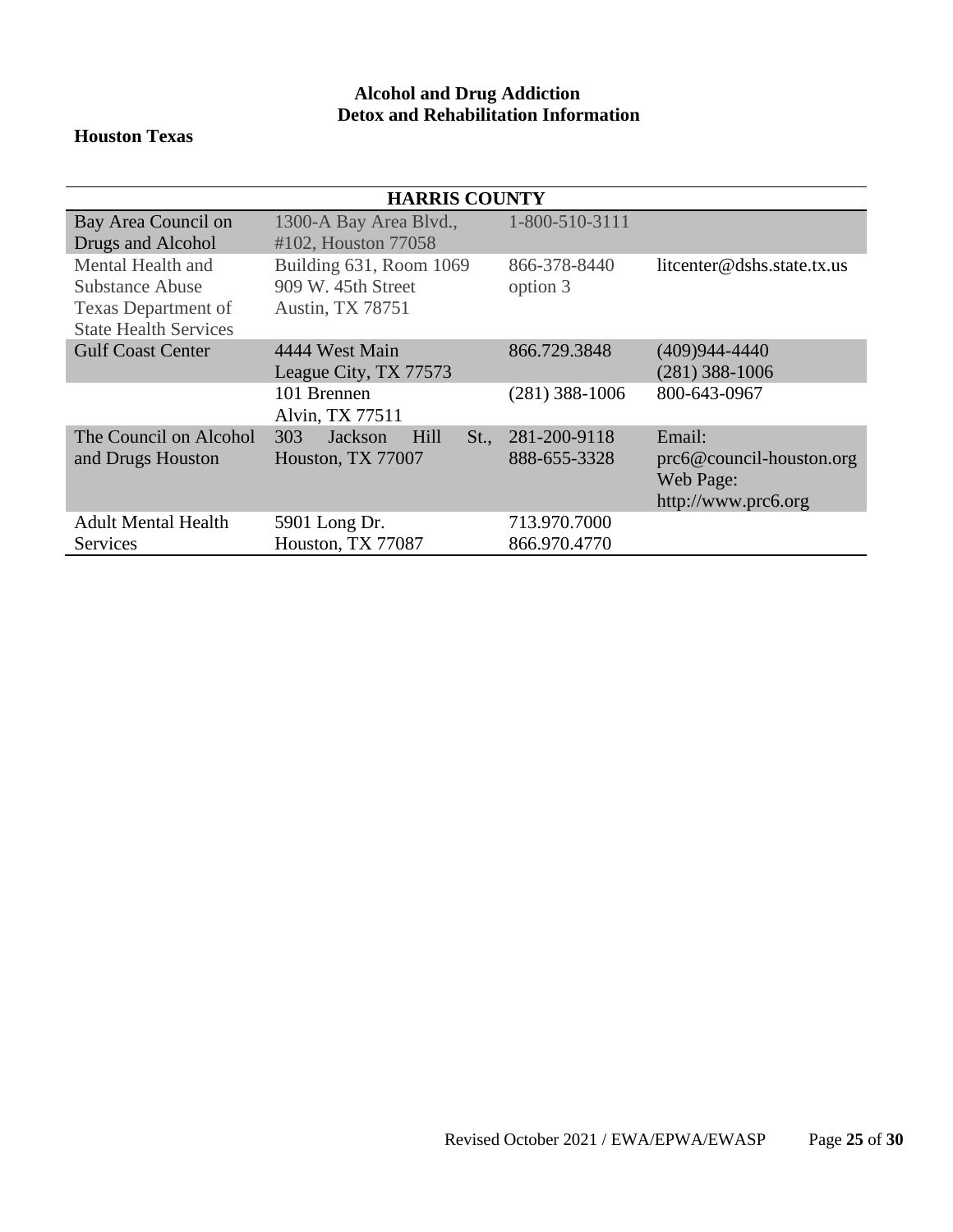## **Alcohol and Drug Addiction Detox and Rehabilitation Information**

## **South Point, OH**

| <b>LAWRENCE COUNTY</b>      |                           |              |
|-----------------------------|---------------------------|--------------|
| Lawrence<br>Ironton         | 120 North 3rd Street      | 740.414.2246 |
| <b>Action Org</b>           | Ironton, OH 45638         |              |
| Our Lady of Bellefonte      | 1000 Saint Christopher Dr | 606.836.3148 |
| Hospital                    | Ashland, KY 41101         |              |
| Shawnee<br>Family           | 225 Carlton Davidson Ln   | 740.533.6280 |
| <b>Health Center</b>        | Ironton, OH 45638         |              |
| Mended Reeds mental         | 700 Park Avenue           | 740.532.1613 |
| Health                      | Ironton, OH 45638         |              |
|                             |                           |              |
| <b>SCIOTO COUNTY</b>        |                           |              |
| Solace                      | 729 6 <sup>th</sup> St,   | 740.876.8290 |
|                             | Portsmouth OH 45662       |              |
| <b>Stepping Stone House</b> | $1409\ 2^{nd}\ St$        | 740.876.8055 |
|                             | Portsmouth OH 45662       |              |
| Counseling Center Inc.      | 411 Court St              | 740.354.6685 |
|                             | Portsmouth OH 45662       |              |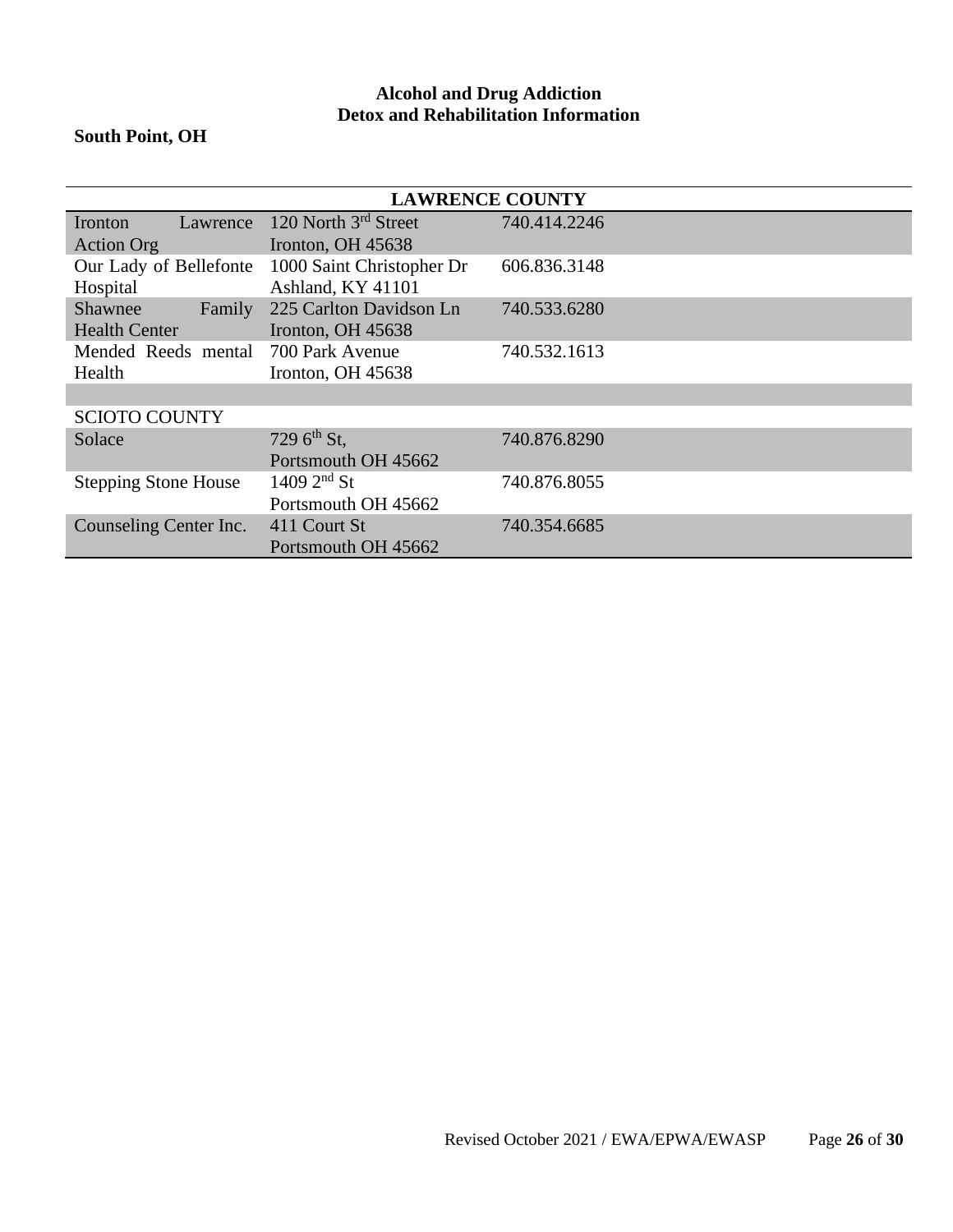## **APPENDIX A**

## **FEDERAL PENALTIES AND SANCTIONS FOR ILLEGAL POSSESSION OF A CONTROLLED SUBSTANCE**

## 21.U.S.C. 884(a)

1<sup>st</sup> conviction: Up to 1 year imprisonment and fined at least \$1,000.00, but not more than \$100,000.00 or both.

After 1 prior drug conviction: At least 15 days in prison, not to exceed 2 years, and fined \$2,500.00, but not more than \$250,000.00 or both.

After 2 or more prior drug convictions: At least 90 days in prison, not to exceed 3 years, and fined at least \$5,000.00, but not more than \$250,000.00 or both.

Special sentencing provisions for possession of crack cocaine; Mandatory at least 5 years years in prison, not to exceed 20 years, and fined up to \$250,000.00 or both.

- $\bf{A}$ )  $1<sup>st</sup>$  conviction and the amount of crack possessed exceeds 5 grams.
- $B)$  $2<sup>nd</sup>$  conviction and the amount of crack possessed exceeds 3 grams
- $\overline{C}$  $3<sup>rd</sup>$  or subsequent crack conviction and the amount of crack possessed exceeds 1 gram

## 22. U.S.S.  $853(a)(2)$  and  $881(a)(7)$

Forfeiture of personal and real property used to possess or to facilitate possessions of a controlled substance, that offense is punishable by more than 1-year imprisonment. (See special sentencing provisions re: crack).

## 21,U.S.C.881(a)(4)

Forfeiture of vehicles, boats, aircraft, or any other conveyance used to transport or conceal a controlled substance.

## 21.U.S.C.884a

Civil fine of up to \$10,000.00 (Pending adoption of final regulations.

## 21.U.S.C.853a

Denial of Federal benefits such as student loans, grants, contracts, and professional and commercial licenses, up to 1 year for 1<sup>st</sup> offense, up to 5 years for  $2<sup>nd</sup>$  and subsequent offenses.

## 18.U.C.933(g)

Ineligible to receive or purchase a firearm.

Miscellaneous: Revocation of certain Federal licenses and benefits, e.g. pilot license, public housing tenancy, etc., are vested within the authorities of individual Federal Agencies.

## **\*\*\*NOTE: These are only Federal penalties and sanctions. Additional State penalties and sanctions do apply**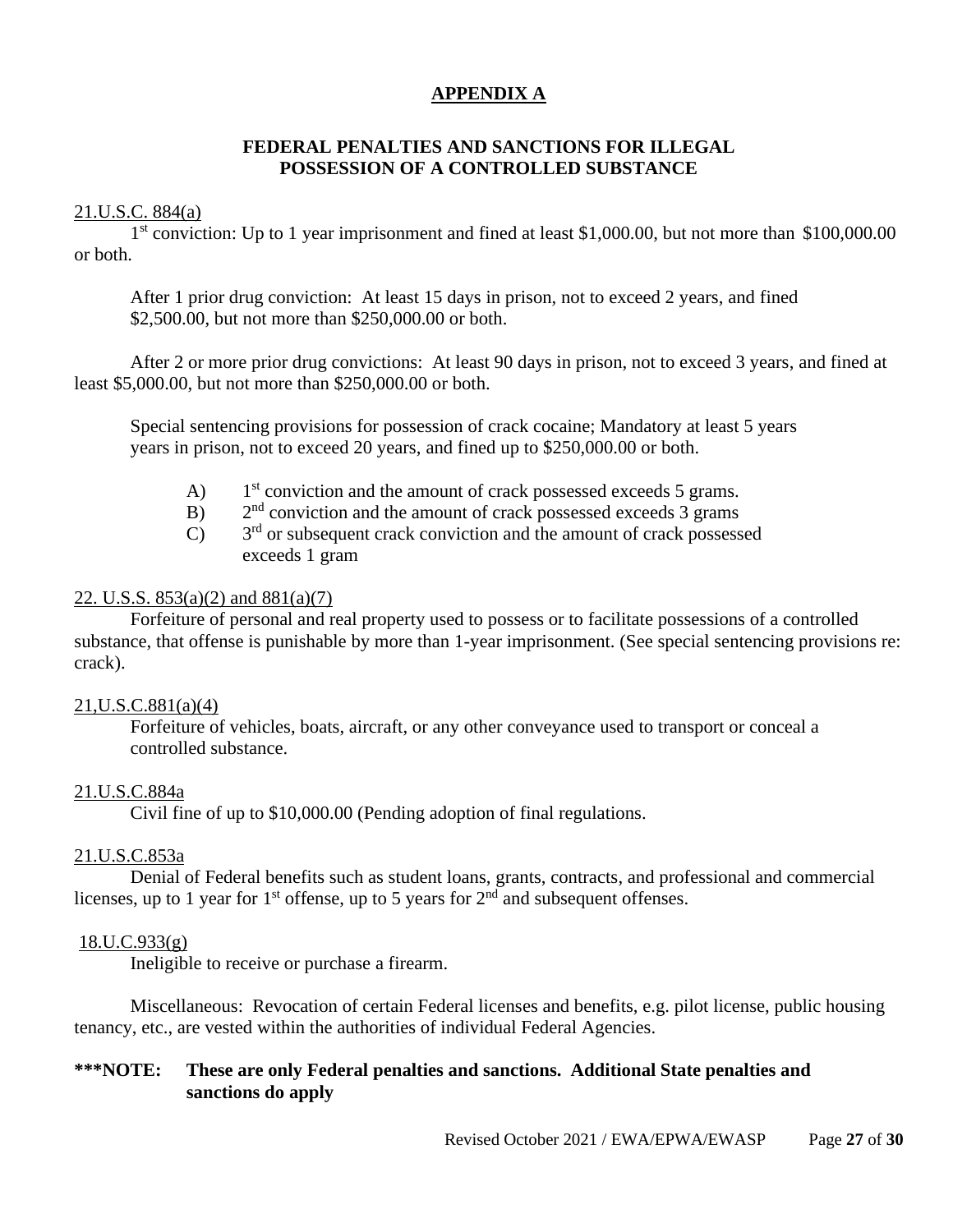## **APPENDIX B**

## **HEALTH RISKS ASSOCIATED WITH ALCOHOL**

Alcohol consumption causes a number of marked changes in behavior. Even low doses significantly impair the judgment and coordination required in driving a car safely, increasing the likelihood that the driver will be involved in a car accident. Low to moderate doses of alcohol also increases the incidence of a variety of aggressive acts, including spouse and child abuse. Moderate to high doses of alcohol caused marked impairments in higher mental functions, severely altering a person's ability to learn and remember information. Very high doses cause respiratory depression and death. If combined with other depressants of the central nervous system, much lower doses of alcohol will produce the effects just described.

Repeated use of alcohol can lead to dependence. Sudden cessation of alcohol intake is likely to produce withdrawal symptoms including severe anxiety, tremors, hallucinations, and convulsions. Alcohol withdrawal symptoms can be life-threatening. Long-term consumption of large quantities of alcohol, particularly when combined with poor nutrition can also lead to permanent damage to vital organs such as the brain and liver.

Mothers who drink alcohol during pregnancy may give birth to infants with fetal alcohol syndrome. These infants have irreversible physical abnormalities and mental retardation. In addition, research indicates that children of alcoholic parents are at greater risk than other youngsters of becoming alcoholics.

As described in What Works: Schools Without Drugs (1989 Edition, Department of Education).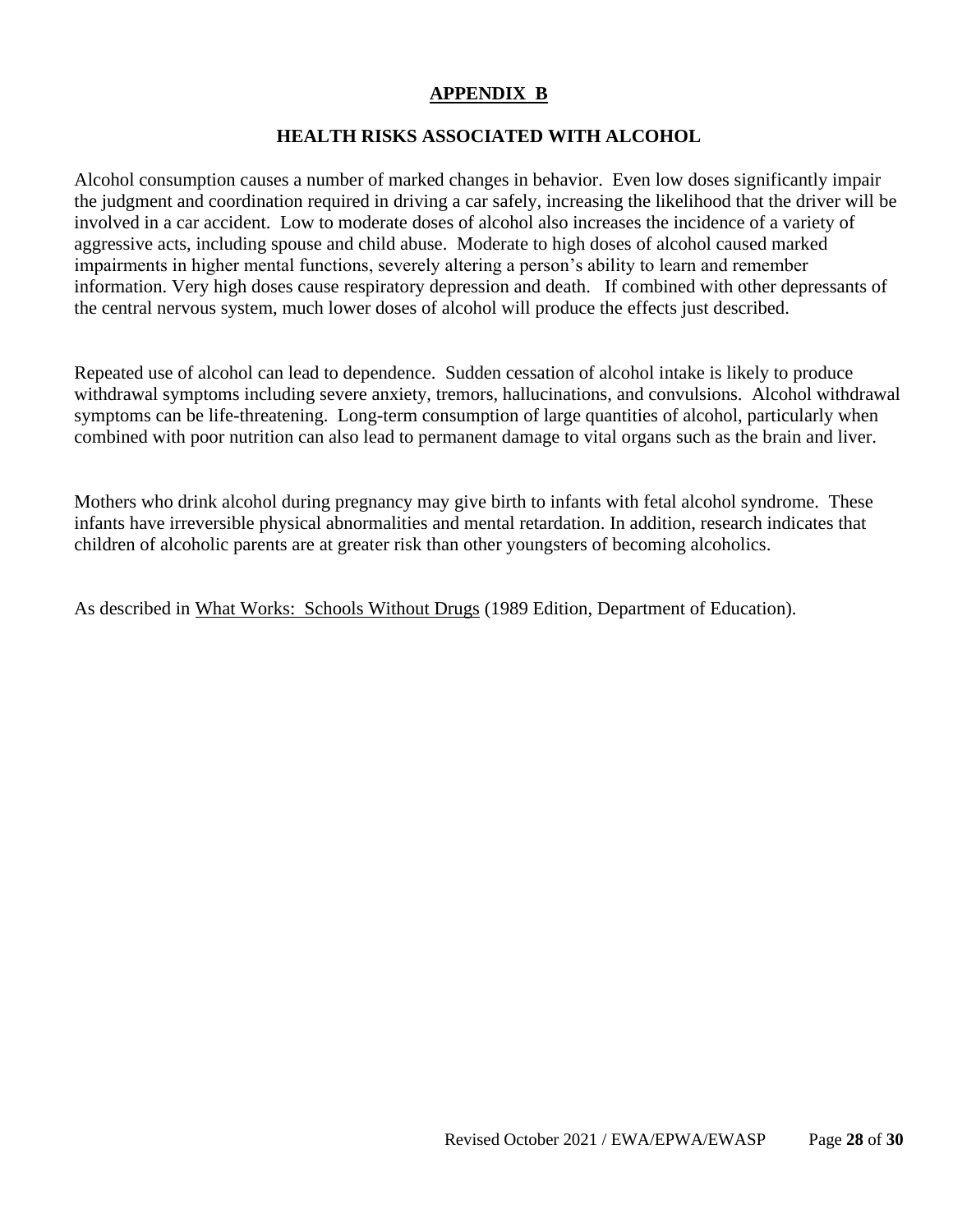## **APPENDIX C**



## **Geography EWA/EPWA/EWASP On-Campus Geographic**